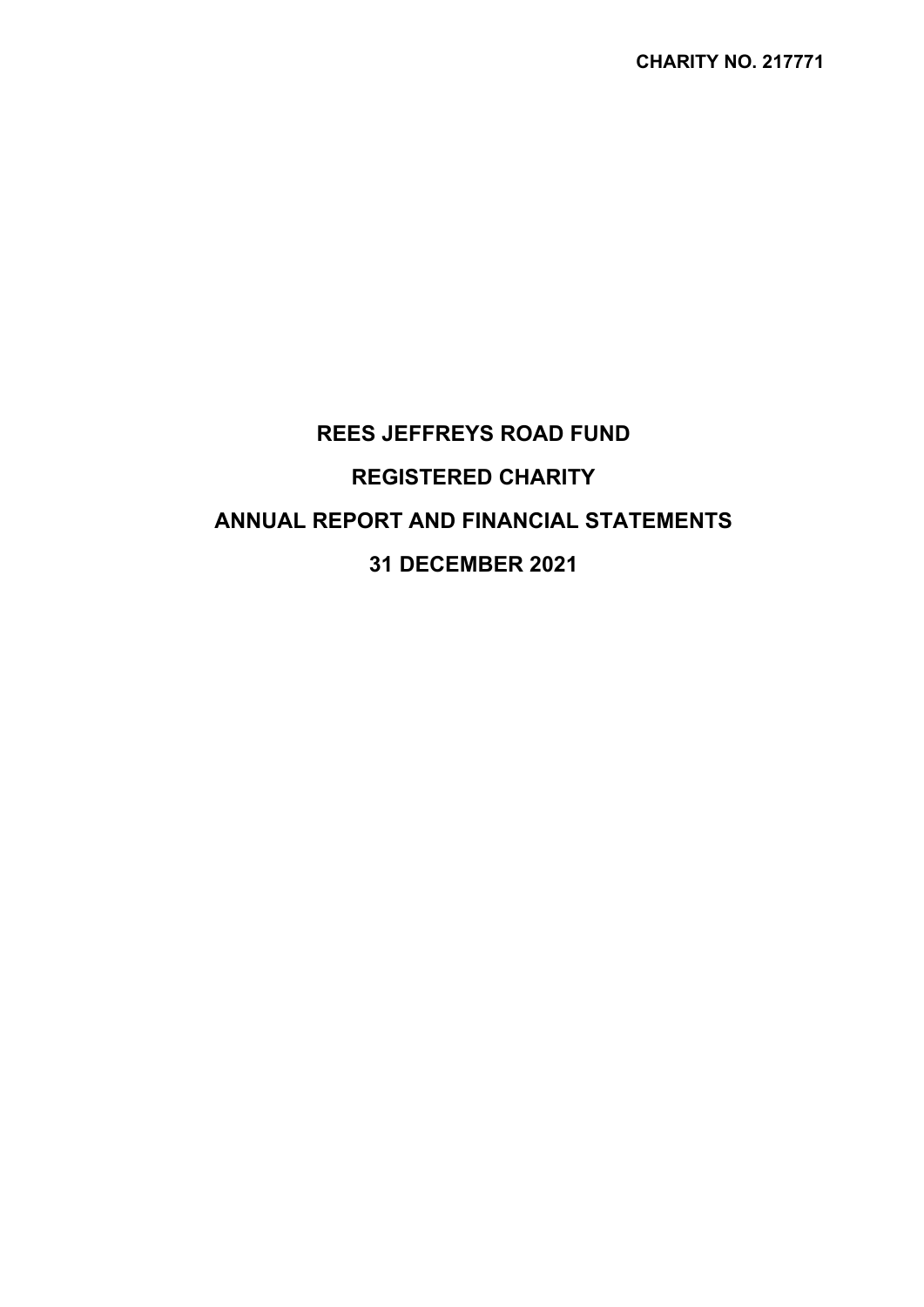# **REES JEFFREYS ROAD FUND ANNUAL REPORT AND FINANCIAL STATEMENTS FOR THE YEAR ENDED 31 DECEMBER 2021**

| <b>CONTENTS</b>                               | PAGE NO.  |
|-----------------------------------------------|-----------|
| <b>Trustees Report</b>                        | $1 - 8$   |
| <b>Chairman's Statement</b>                   | 9         |
| <b>Statement of Trustees Responsibilities</b> | 10        |
| Independent Auditors Report                   | $11 - 13$ |
| <b>Statement of Financial Activities</b>      | 14        |
| <b>Balance Sheet</b>                          | 15        |
| <b>Cash Flow Statement</b>                    | 16        |
| Notes to the Accounts                         | $17 - 23$ |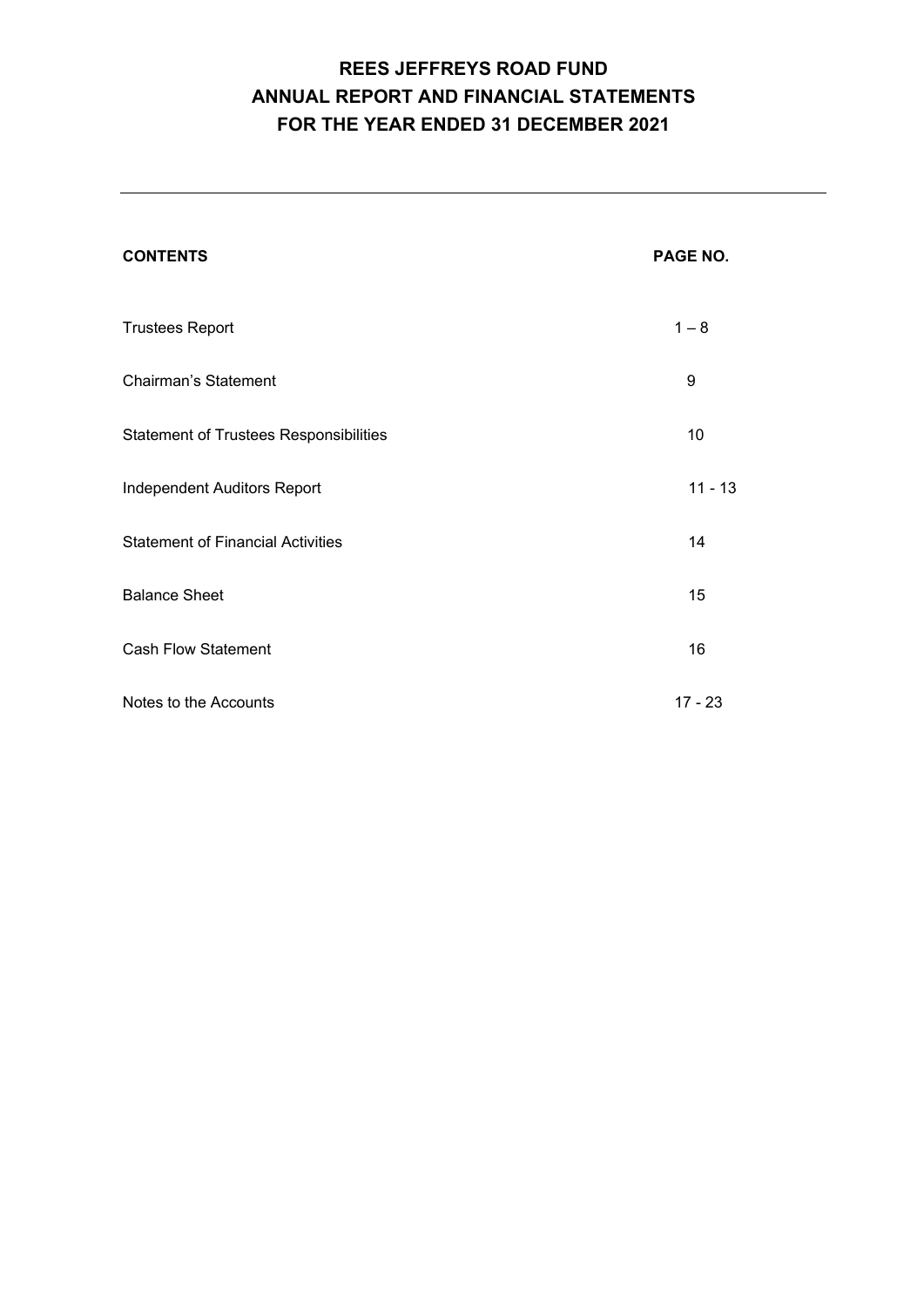The Board of Trustees presents its annual report together with the financial statements of the charity for the year ended 31 December 2021. The financial statements have been prepared in accordance with the accounting policies set out in note 1 to the accounts and comply with the charity's Trust Deed, the Charities Act 2011 and Accounting and Reporting by Charities: Statement of Recommended Practice applicable to charities preparing their accounts in accordance with the Financial Reporting Standard applicable in the UK and Republic of Ireland.

### **Objectives and Activities**

The following objectives of the Fund are extracted from the Trust Deed:-

- 1. To contribute to the cost of lectures, studies and scholarship calculated to foster the improvement of design and layout of public highways and adjoining lands…
- 2. To promote schemes for the provision of roadside parks and open spaces…
- 3. To encourage the improvement of existing and provision of additional public highways, bridges, tunnels, footpaths, verges, and cycleways…. to secure the maximum of safety and beauty…
- 4. To do any other matter or thing which may conduce to the carrying out of the foregoing object and thereby carry out the wishes and continue the life work of the founder.

#### **Achievements and Performance**

Despite the impact of the Covid-19 pandemic on many areas of life, The Rees Jeffreys Road Fund (the Fund) has continued operating and had an extremely active year during 2021. The Fund awarded total grants, bursaries and other awards of £234,994 – twice the amount of grants awarded in the previous year where the grant making process for was suspended for 6 months (2020 grants awarded was £112,566, before grants withdrawn, including one graduate bursary).

The Fund made ten grants during the year to support projects and research. This included funding the Future Transport Visions Group to run a programme of collaborative projects with early career professionals which had a very successful launch during the year.

Research funded ranged from digital cycle data; the controversies of shared road space; transport for new homes and safer driving for new motorists. The Fund also invested in some new training resource projects – one for school age to inspire careers in road engineering and a more practical online training tool for those working in the roads sector.

The Fund continues to seek novel and innovative ways of addressing road issues, and this included funding a new series of videos addressing roadside litter and a research project on the resale of insurance write off vehicles.

Only one grant was made towards a physical project during the year, when the trustees agreed to fully fund a previously approved project looking at backroads active travel. More information on grants provided during the year can be found on the Fund's website.

A total of 4 bursaries were awarded during the year to students starting transport related Masters studies, who would not otherwise be able to fund their studies without the Rees Jeffreys Road Fund bursary. The Bursary fund is designed to support applicants who are likely to make a major contribution to UK transport in the years ahead. The Fund wishes the students well and looks forward to hearing about their future careers.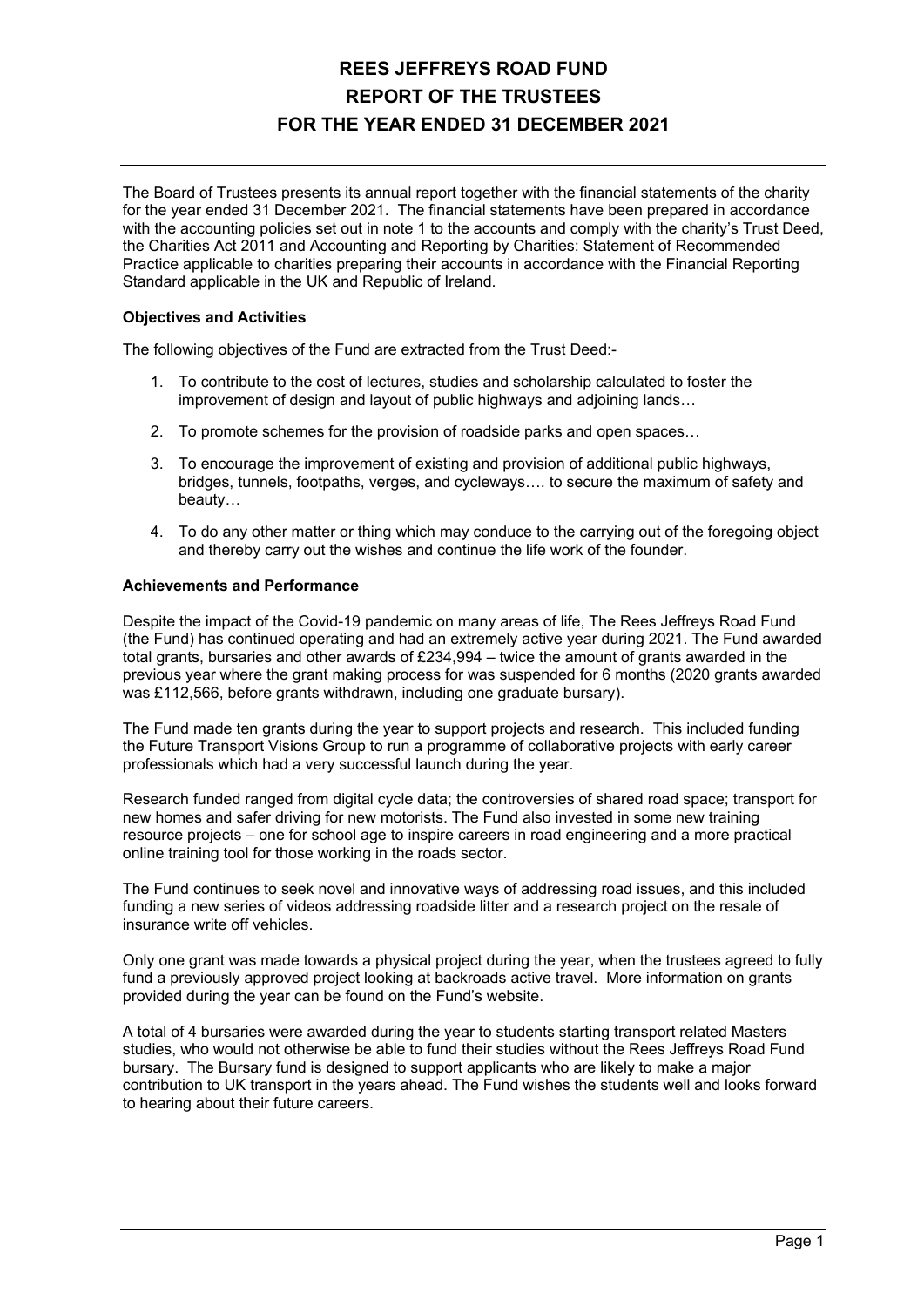### **Achievements and Performance (continued)**

The highlight of 2021 was the Rees Jeffreys Road Fund 150 Competition. The Trustees wished to mark 150 years since the birth of the Fund's founder William Rees Jeffreys and use the event to seek ways to increase the quality and number of applications for funding. In line with the Fund's Objects, the Trustees have given considerable thought as to how to encourage more innovative thinking about the future of roads and support the next phase of road innovation of the kind of impact and scale that was achieved by William Rees Jeffreys himself.

The 150 Competition was modelled on other existing competitions that aim to inspire and support innovation. The start of the Competition has been a great success, with nearly 150 entries from a wide range of entrants – including schools, individuals, businesses, not-for-profit, academic and statutory bodies. As at 31 December 2021 the Competition is in mid-process. Seven entries have been carefully selected to receive a grant of £5,000 each to further develop their idea. The next stage of the Competition will take place in March 2022 when a further selection will be made from those seven entrants with the opportunity to award further funding to implement their ideas. The Trustees will be looking to support projects that can have a transformational impact on roads – in terms of efficiency, use or enjoyment.

The Trustees were impressed with the range and novelty of many of the ideas and will be looking at options to capture the key lessons from Competition entries that may be of benefit to others responsible for the future of our roads.

### **Impact on the provision, safety and beauty of roads**

Given the desire to support innovative projects that have a national application, and the length of time it may take for project benefits to come to fruition, reporting on the impact of the projects supported by the Fund is challenging. Several of the projects supported by the Fund experienced delays to their projects as they were impacted by the restrictions relating to the Covid 19 pandemic. This has meant there are fewer projects that have reached their conclusion in this year, and therefore there are fewer results to report than originally expected. The Fund has actively engaged with projects that have been delayed to ensure that appropriate measures are taken to ensure the projects come to fruition.

A number of projects have achieved key milestones during the year.

- Boxgrove Parish Council swiftly implemented the improvements to the road access to this historic Halnaker Windmill and the ancient "Tunnel of Trees". Boxgrove Parish Council report that the project delivered in partnership with West Sussex County Council, "has made such a difference to the safety and the appearance of this section of the A285. It used to be a muddy morass but now there is somewhere for people to park and to enjoy the walk up to the landmark Halnaker Windmill. It couldn't have been achieved without your grant so many, many thanks again." The project has been reported in Highways News.
- Future Transport Visions Group (FTVG) launched this year, with 5 projects lead by early career professionals. Of particular note is the winning entry, a Gender Equality Toolkit for transport. The website containing the toolkit has been accessed over 1,000 times from countries across the globe, and the Toolkit has been adopted by Chartered Institute for Highways and Transportation (CIHT) and other institutions. This new focus on gender equality in transport provision has been achieved in part through the support provided by Rees Jeffreys Road Fund. The FTVG project has been a great benefit not only in developing practical tools and knowledge to help transform the future of road use but has also provided a strong personal development experience for all the individual participants. Some of the individuals in the teams have gone on to achieve national professional awards. All five projects within the FTVG programme received wider publicity including through CIHT and it has been agreed that the scheme will be run again in 2022.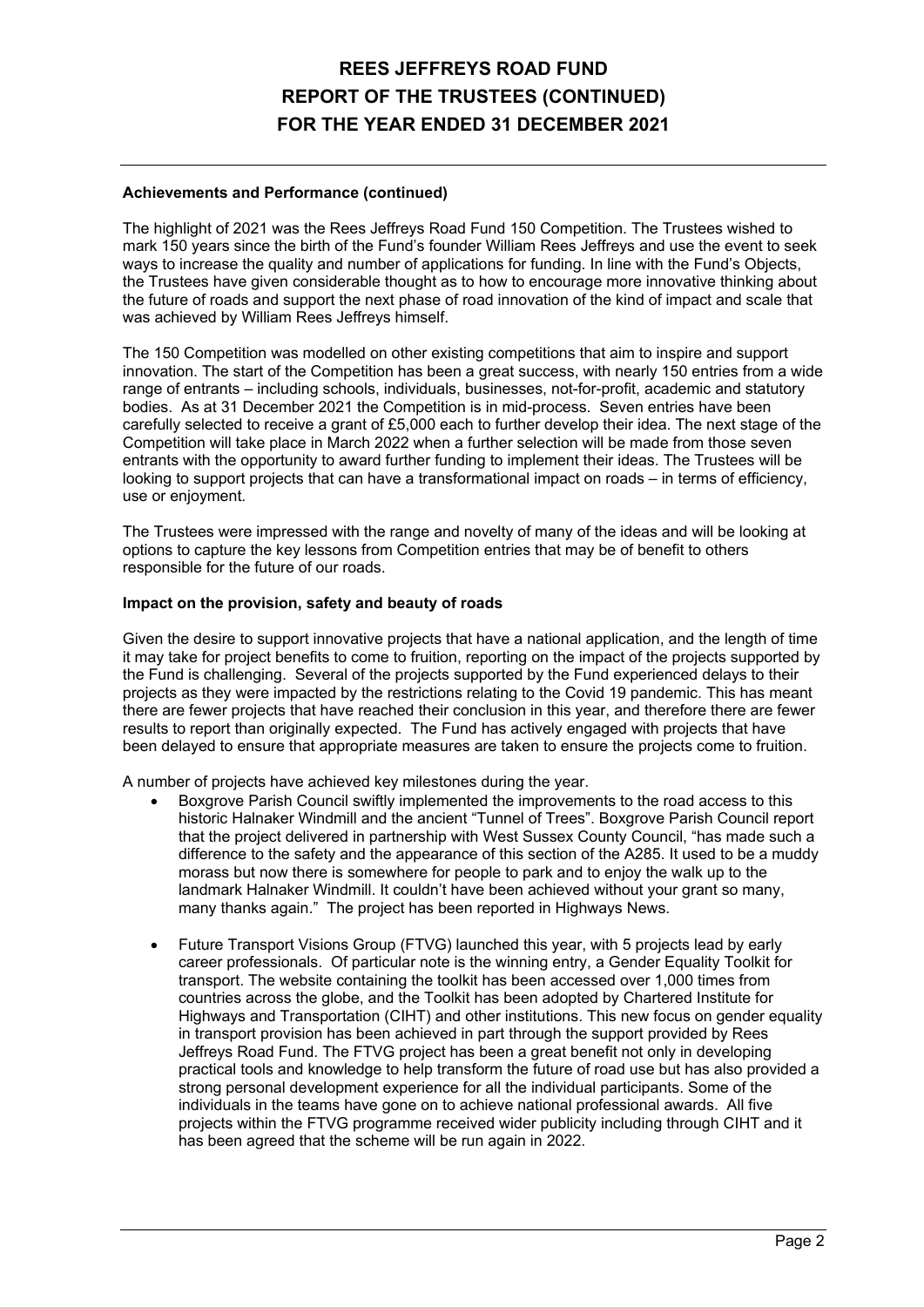### **Impact on the provision, safety and beauty of roads (continued)**

 Plantlife won a prestigious CIEEM Best Practice Knowledge Sharing Award 2020 for their research and publication on managing grassland road verges. Over 1,000 copies of their guide are now in circulation and some of the best practice highlighted in the guide has already been implemented on the ground. The award followed a previous announcement by Highways England (now National Highways) that they adopted the low fertility topsoil approach outlined in the guidance for all new road schemes.

Further information about all these projects can be found on the Fund's website.

The first stage of the Rees Jeffreys Road Fund 150 Competition has also achieved widespread interest and coverage in the transport sector and beyond, supporting the focus on seeking innovation on road design, use and experience. This impact through awareness raising is producing short term benefits which are quite different to the work the Fund usually supports, which tends to involve longer term projects. The impact of the Competition can be seen through the variety of entries and the range of individuals, groups and schools which has involved a far greater number of people in thinking about the future of roads.

A further benefit of the 150 Competition is supporting new and innovative thinking about how road transport can be sustainable in a future decarbonised world. During 2021 there has been a strong global focus on sustainability with the United Nations Climate Change Conference (COP26), and the trustees hope the 150 Competition has helped identify and promote some novel and innovative approaches that can be part of the solution.

The 150 Competition is part of the Trustees' wider ambition to improve the Fund's approach to communication and engagement. This has involved several elements ranging from improving the Fund's website through to seeking new collaborative partnerships. These partnerships have already started producing positive developments. The Fund developed a new dialogue with ADEPT (Association of Directors of Environment, Economy, Planning and Transport) which has lead to the Fund supporting a Trees Infrastructure Study which will provide a toolkit and guidance for local authorities to adopt when considering tree landscaping on the highways. A similar dialogue with LCRIG (Local Councils Roads Innovation Group) has lead to the Fund supporting a new online training resource for those working in the Highways sector. Apart from direct funding of projects, these relationships have added to the Fund's ability to communicate and share the grants the Fund has on offer and also to promote our bursary scheme to mid-career transport professionals who could develop their transport career with the help of a transport Masters bursary.

The Fund has also begun to develop case studies of past bursary students, to illustrate the impact that a bursary award has had on an individuals' ability to achieve positive career ambitions in the road sector. These case studies can be found on the Fund's website.

### **Public Benefit**

During 2021 Trustees continued to review the Charity Commission guidance in relation to 'public benefit' and were again able to give assurance that the Fund had met the requirements of that guidance throughout the year.

In particular Trustees concluded that there continued to be clear and tangible benefits to the public arising out of the charity's objectives and activities. Namely physical projects, which seek to enhance the experiences of the road-user; research projects which seek to contribute to the development of transport policy in the UK; and education grants, which seek to support and assist young people in their training to become the transport professionals of tomorrow. The Trustees will continue to review the 'public benefit' position during 2022.

The Trustees have identified that improvements would be desirable in the way the outcomes of projects are reported going forwards so that more benefit can be obtained from the projected funded and will continue to review the 'public benefit' reporting during 2022.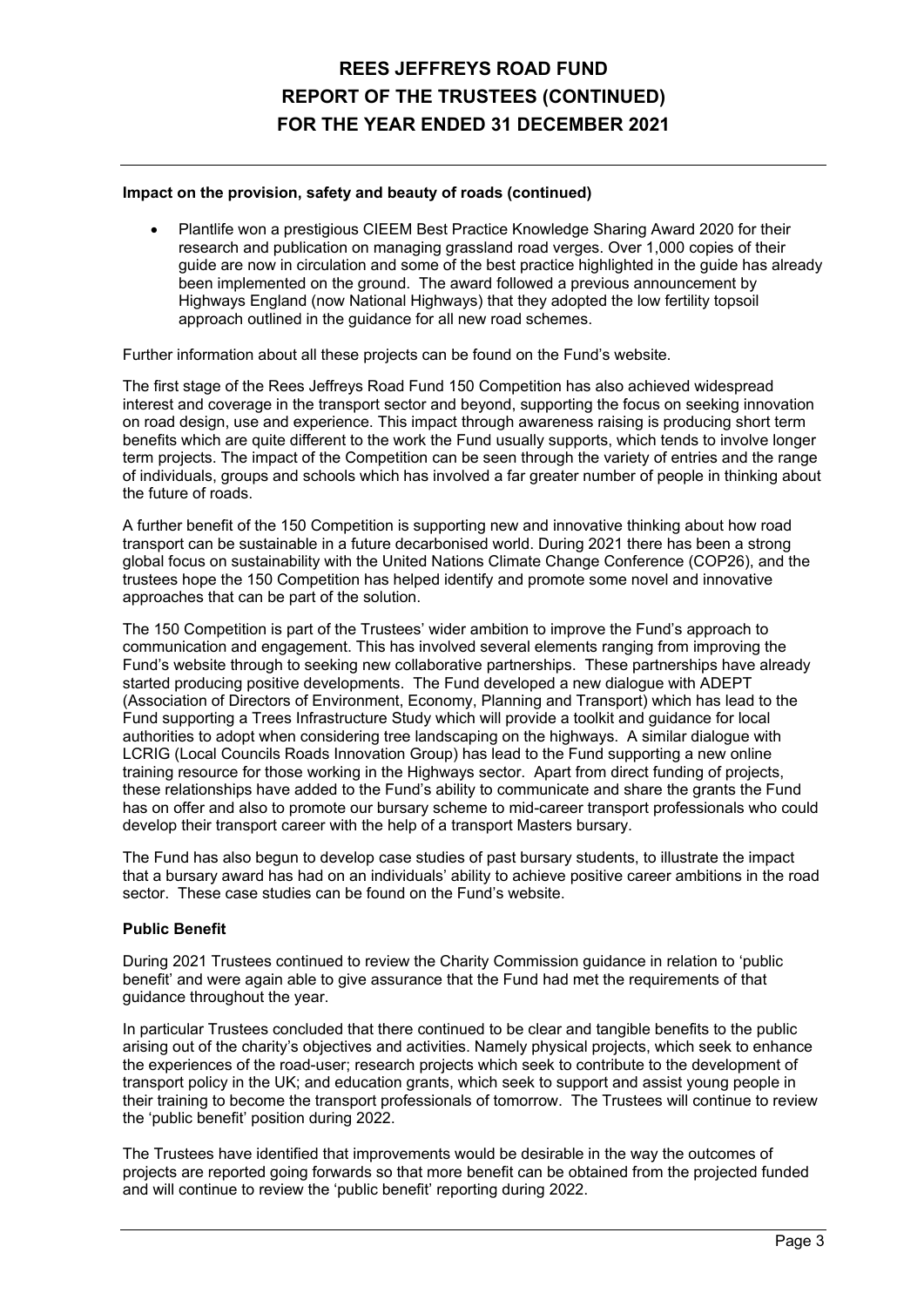### **Future plans**

In 2022 we will:

- Continue to support educational schemes including the provision of bursaries, where the purpose and outcomes of post graduate research are clearly demonstrated.
- Encourage innovative research projects where the public benefits to highways and transport is fully demonstrated and which are capable of wider application.
- Work with the relevant agencies to support physical schemes for roadside environmental improvements.

The Trustees will be looking for applications in 2022 that are consistent with the Fund's founding objects as set in the Trust Deed. The Fund will continue to take a pro-active approach by commissioning new research on the most relevant transport policy issues of the day.

#### **Financial Review**

The Fund is dependent upon its investments to fund its charitable activities and does not undertake any fundraising activities. Despite the major disruption to the financial markets caused by Covid19 the overall performance of the charity's investments has remained strong. At the year end the Fund's investments were valued at £8.19m compared with a figure of £7.17m at 31 December 2020.

The Fund also received an unsolicited legacy during the year of £350,000 from Trustees of the Traffic Research Centre, a charity which was founded by and benefited from the estate of the late Mr Arthur Henderson. The income is restricted to research relating to improved safety standards for pedestrians and all road users; and improved efficiency of road systems and movement of traffic pedestrians and goods in both the public and private sectors. There is a strong alignment with the objects of the Rees Jeffreys Road Fund.

The Fund's direct income from its investments was £170,741, higher than in 2020 *(£145,793*). New grants of £179,994, excluding the 150 Competition, were higher than in 2020 *(£112,566,* before grants wthgdrawn), much of this because of the decision to suspend the application process for six months in 2020. Support and governance costs for the year (£92,647) were higher than in 2020 *(£50,793*) due to increased professional advice fees paid.

### **Reserves Policy**

The Fund does not have any fundraising activities. Its only long-term asset is its reserve fund, which is invested in line with the policy outlined in the following paragraph to enable grant-making on direct charitable purposes and expenditure on administration in support of those purposes. Investments, which are the only source of income for the charity, were £8.19m at the year-end. Reserves are held to provide enough funds for all grant making activities both for current and foreseeable future proposals. The Fund aims to maintain its reserves at a level which allows it to achieve an approach to its expenditure strategy which benefits both present and future beneficiaries. This policy, and the level of reserves required to implement the policy on a consistent basis, is determined after consultation with our investment advisors and is subject to regular review. If investments were to be excluded from free reserves, as defined by the Charity Commission, then these would amount to £ (26,623) *(2020: £ (78,793)).*

### **Investment Policy**

The Trustees reviewed the Fund's investment policy in 2019 which resulted in the appointment of Rathbone Brothers to manage the Fund's investments from November 2019. The Trustees also decided to establish an Investment Sub Group of Trustees and appointed Crowe Financial Planning as investment advisors. The Fund's strategy is set out in the Investment Policy Statement (IPS). The IPS sets a target return of CPI plus 3% over a five-year period with the aim of maintaining the value of its capital as far as is possible, but recognising real value may not always be maintained. The portfolio is a medium risk Discretionary Investment Fund. Rathbones have the discretion to invest within agreed parameters and in accordance with the Investment Policy Statement, reporting regularly to the Trustees.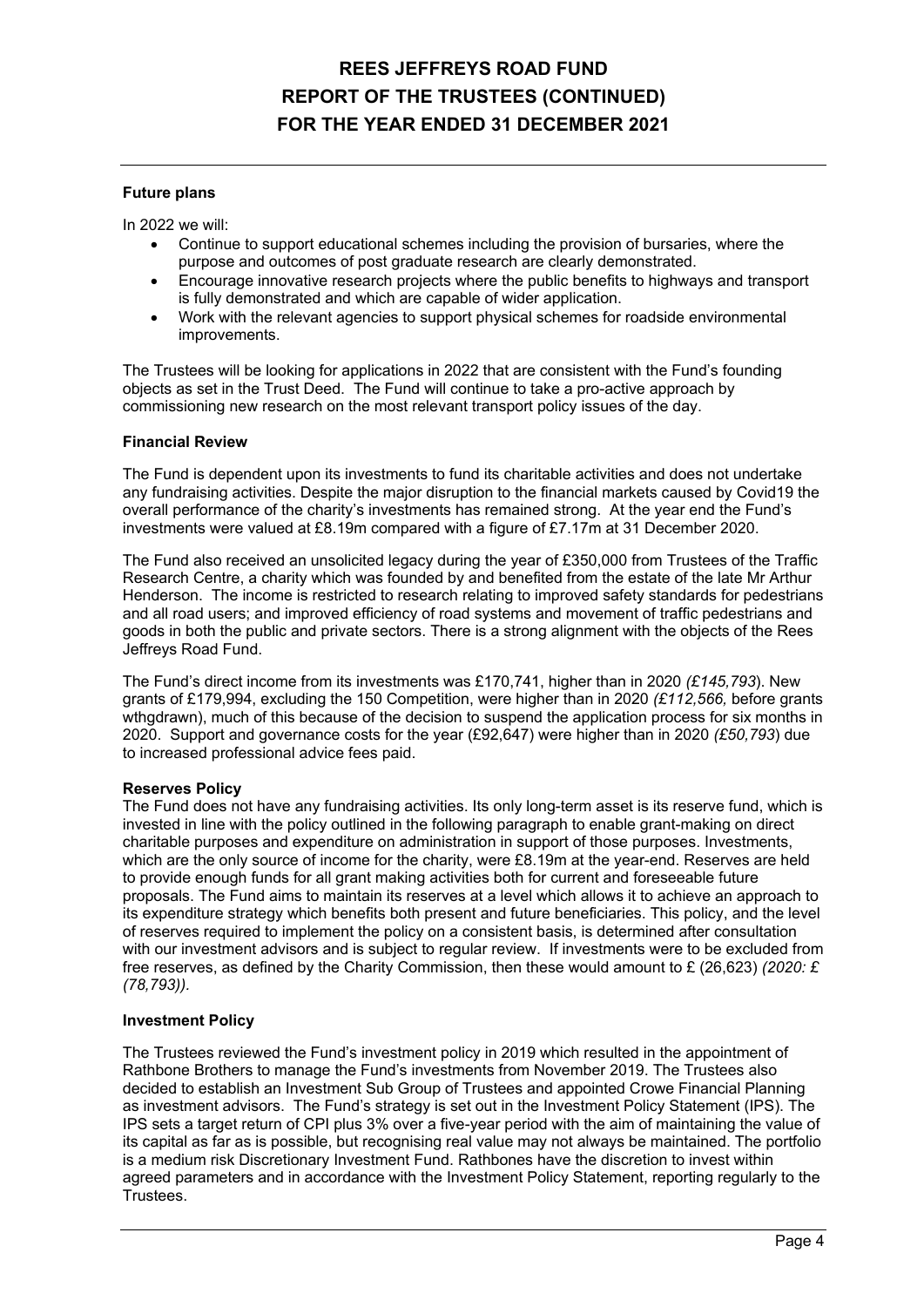### **Investment Policy (continued)**

As the Fund does not undertake any fundraising activities it relies on the income generated from investments to support the charity's grant making activities, occasionally supported by additional calls on capital investment should the Trustees wish to fund projects of merit. The overall calls on capital are considered by the Investment Sub Group in consultation with advisers, who make recommendations to the Trustees.

The Investment Sub Group also seeks input from the Fund's advisers on the Environmental, Social and Governance considerations of the investment portfolio, and this is incorporated into the Investment Policy Statement and presented to the Trustees for approval.

#### **Grant Making Policy**

All suitable applications for funding are submitted for consideration by the Trustees at their regular meetings, normally held five times a year. Trustees favour proposals where the outcome will have national rather than local application and where costs are shared with other funding partners. The application process was further updated in 2021 to ensure applicants set out their communications strategy for sharing their project findings at the end of their project. The Fund hopes this will improve the transparency and availability of research findings to those operating in the road sector.

The Trustees have been disappointed with the number and quality of suitable bursary applications that meet the Fund's bursary criteria and reviewed the bursary scheme during the year following feedback from several universities. The bursary scheme has been adjusted with a view to addressing some of the barriers and issues identified. This includes launching the bursary scheme in September rather than February, to allow universities more time to promote the scheme to potential students. This earlier launch date has also allowed time to promote the scheme more widely to people already working in the roads sector who might be encouraged to undertake mid-career professional development with the support of a Masters' bursary. The Fund is grateful to a number of partner organisations who have promoted the bursary scheme via their networks. Other changes include amending the scheduled timetable for making the bursary payments to better support applicants who can only afford study with the support of the bursary funding. The Trustees will review the impact of these changes to the bursary programme during the latter part of 2022.

#### **Structure, governance, and management**

The Rees Jeffreys Road Fund is an unincorporated grant making charity operating under a Trust Deed dated 4 December 1950. Its Registered Charity No. is 217771. The principal address at which it can be contacted is 22 Jetty Court, Old Bellgate Place, London, E14 3SX. The website address is **http://www.reesjeffreys.org**. The Fund does not have any subsidiary organisations.

The Fund was founded by William Rees Jeffreys (1872-1954), the first Secretary of the Road Board, which was the precursor of the Department of Transport. He was a lifelong campaigner for roads, demonstrating that interest as a council member of the Cyclists Touring Club while still a student at the London School of Economics at the turn of the 19th century. In 1907 he organised a competition, supported by the RAC and AA, to combat the menace of dusty roads. After his experience at the Road Board he became known as 'the British Ambassador for Good Roads' through his membership of the International Commission of Road Congresses.

During 2021 the Trustees continued to build upon the detailed review of the Fund's communications policies and practices that was commissioned in 2020. The opportunity of growing the Fund's approach to communications and improving awareness of the grants provided by the Fund was seized as part of appointing a new Fund Secretary. The Fund specifically recruited a new Secretary with the skills and knowledge to implement the findings of the communication review with regard to use of social and digital platforms.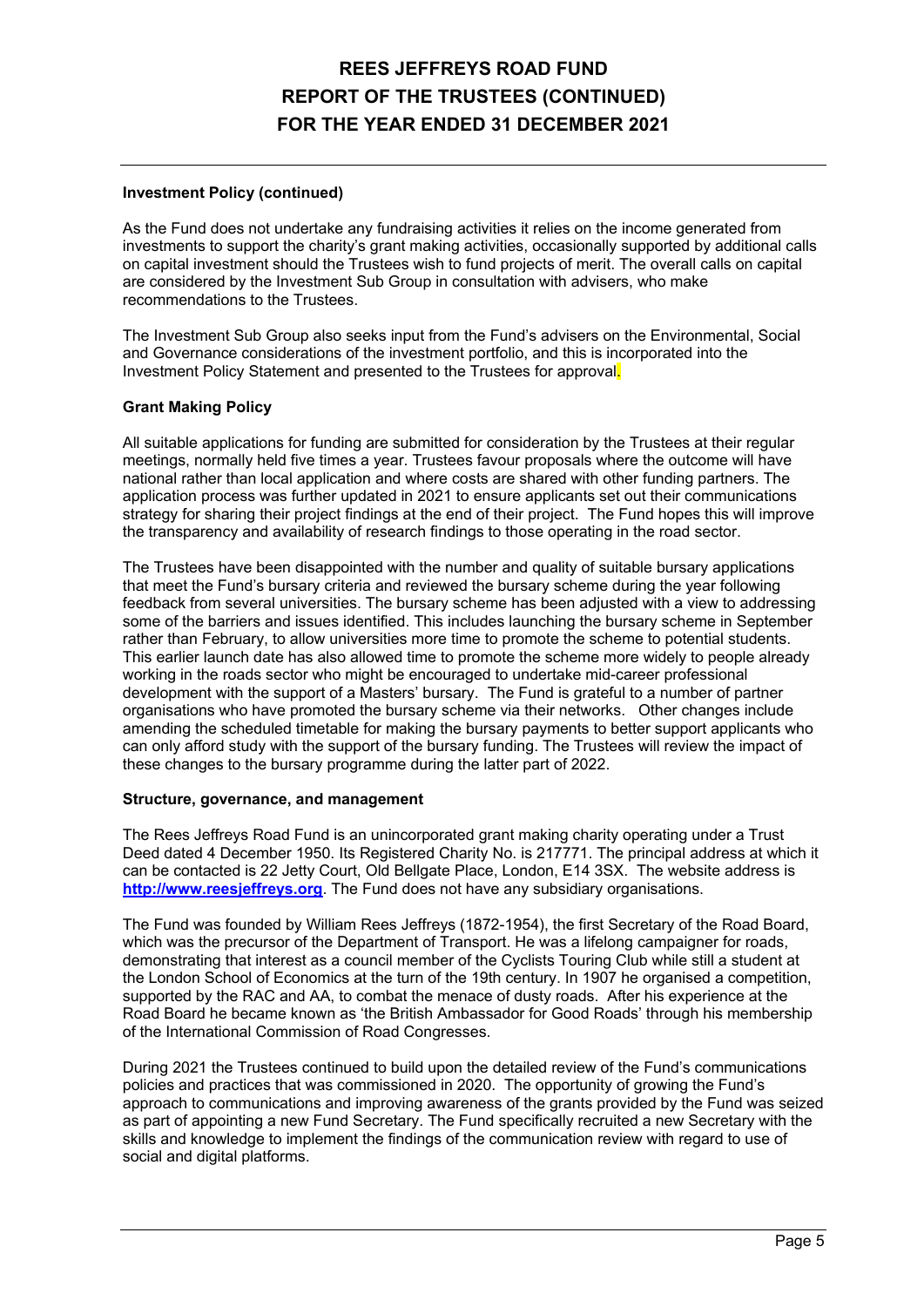### **Structure, governance, and management (continued)**

The Trustees' expectation is that this, along with several other areas in development including the 150 Competition, will bring improvements in the level of awareness of the Fund, and the quality and number of applications for grants and bursaries. The Fund monitors projects throughout their development and as they produce findings from their projects, seeking effective dissemination the results and outcomes to the wider transport community. The Fund's website was moved to an updated platform during the year to support future improvements to dissemination of project findings.

The volume and size of financial transactions undertaken by the Fund has increased this year, and so the Fund created a Financial Control Policy and a Data Protection Policy during the year to provide a focus on good governance and financial management.

Trustee appointments are made by the full body of Trustees from those with appropriate transport experience. The Trustees identify suitable candidates with the specialist knowledge that could usefully contribute to the Trustee's grant-making decisions. Individuals are approached with an invitation to become a Trustee. They are invited to shadow a Trustee meeting before their appointment is confirmed. There was one Trustee appointment in 2021. Training to supplement existing skills and knowledge is addressed as required. The Trustees reviewed their governance arrangements in 2016 when it was agreed to introduce a four-year term of appointment for new Trustees. Under this rule one Trustee was appointed for a second term of four years during the year.

#### **Staff and volunteers**

The Rees Jeffreys Road Fund does not employ any staff nor does the Fund involve volunteers other than the Trustees. The Fund does not operate a pension scheme. The Fund Secretary duties are procured by purchasing the services of a self-employed charity sector consultant, who carries out tasks in accordance with the Trustee's requirements. All decisions are made by the Trustees who meet five times a year

The Trustees who have served during the year are as follows:

David Tarrant BSc, CEng, FICE, FCIHT, MCMI, DipTE (Chairman) Hilary Chipping MA (Econ) Ginny Clarke CBE, FREng, FCIHT, FIHE MICE CEng BSc (Vice Chair) Leon Daniels OBE, FCILT, FCIHT (from April 2020) Andy Graham BSc FIET, FCIHT Steve Gooding CB FCILT FCIHT Professor Glenn Lyons BEng(Hons) PhD FCIHT MTPS TPP Dr Suzy Charman (from June 2021)

**Secretary** 

Ruth Bravery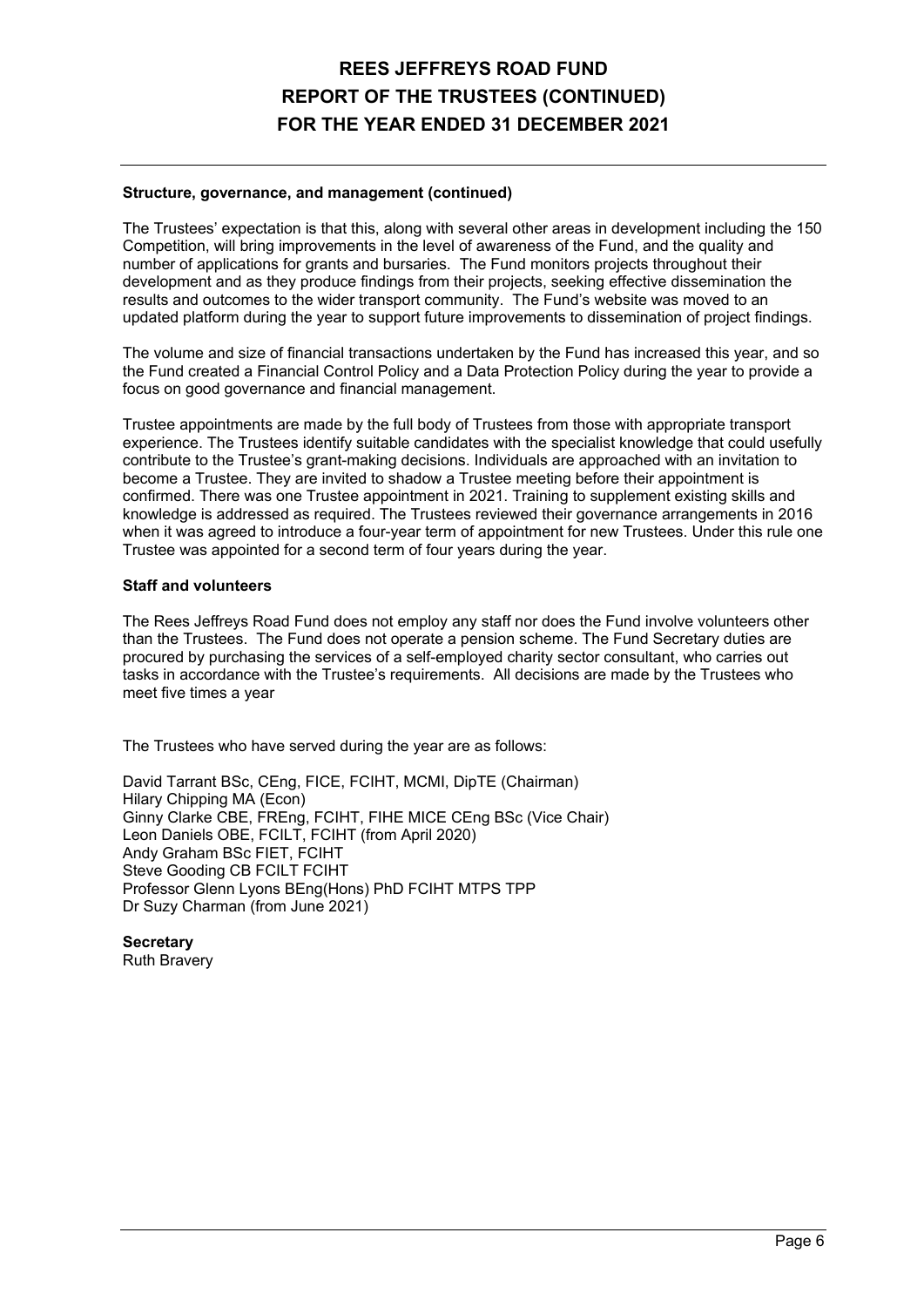Professional firms providing services to the charity are:

Bankers: CAF Bankers: Auditors: Exercise Spankers: Auditors: CAF Bank<br>CAF Bank CAF Bank CAF Bank Brothers PLC Crowe U.

Rathbone Brothers PLC Crowe U.K. LLP<br>8 Finsbury Square Chartered Accou 25 Kings Hill Avenue 8 Finsbury Square Chartered Accountants West Malling **Alling Communist Communist London Aquis House** 

Investment Advisors<br>Crowe Financial Planning UK Ltd Goodman Derrick LLP Crowe Financial Planning UK Ltd Goodman Der<br>Aquis House 10 St Bride St Aquis House 49 – 51 Blagrave Street London<br>Reading Berks FC4A 4AD Reading Berks RG1 1PL

Kent EC2M 7AZ 49 – 51 Blagrave Street Reading, Berks<br>RG1 1PI RG1 1PL

#### **Risk Management**

In accordance with current best practice the Trustees regularly review the actual and potential risks, which affect the operations and administration of the Fund and are satisfied with the procedures and other safeguards they have put in place.

The top risks considered during the year included:

- The impact of the Covid-19 pandemic. The Trustees were able to conduct the Fund's activities online and were in the main the Fund was able to carry on its full range of functions.
- The risk of financial fraud. The Trustees keep this under constant review, and in the year developed a Financial Procedures Policy and added additional safeguards to prevent fraud via the Fund's bank account.
- Business Continuity. The Fund has documented resilience procedures so that the Fund's business can be carried out by replacements if personnel are unavailable.

As part of considering the charity's ability to continue as a going concern, the Trustees gave specific consideration to the impact of the Covid 19 pandemic. This review considered both on the long and short term risks, and suitable mitigations and the possible impact on the function of the charity.

The Trustees identified that the Pandemic has impacted, or could impact, on the Fund in the following ways:

- Negative Impact on the value of Investments.
- Inability for Trustees to meet face to face or conduct the fund's business.
- Inability for the Fund to operate its grant making function.
- Inability of funded projects to be delivered or bursary recipients to be able to study.
- The Trustees consider each of these potential impacts in turn and the mitigations.

Whilst there is every possibility that investment values can and may be negatively affected by the pandemic, the Trustees' experience of working with Rathbones and Crowe FP Ltd is that Rathbones have appropriate focus on choice of investments and a strong understanding of market forces and have to date ensured our investments have performed strongly. The Trustees feel the previous focus on seeking appropriate professional advice, and the current monitoring is providing as much management of risk of devaluation of investments as possible. The monitoring includes:

- Twice a year report from Crowe FP Ltd on the continued suitability of the investment choices
- Quarterly reports from Rathbones on the performance of the investments
- Monitoring four times a year by the Investment Sub Group of trustees who then report to the Trustees, and are able to make recommendations on any reduction required in the amount of grant funding offered in future to match any projected reductions in income.
- Regular dialogue and communication with both Crowe FP Ltd and Rathbones to test investment choices and investment performance.
- Regular review of the Fund's Investment Policy.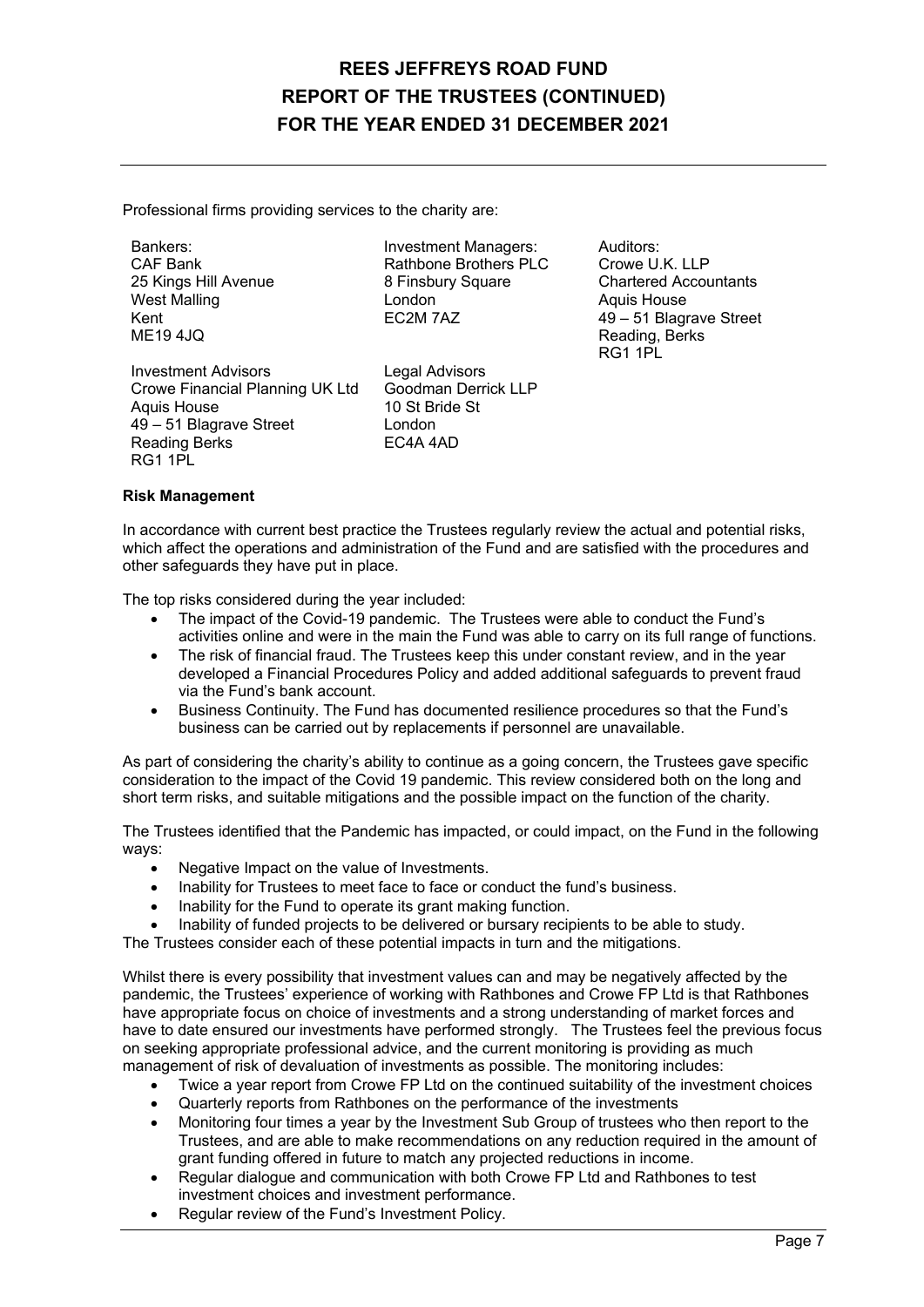### **Risk Management (continued)**

The other area of activity that has been, or could be, impacted by the pandemic is the ability of funded projects to be delivered or bursary students to be able to take up their studies. Several of the projects funded by the Fund experienced delays in their operation during 2020 and the early part of 2021. This related to issues such as changes to operations in the light of lockdown restrictions, or staff sickness or furlough. However these projects have all now either recommenced their planned work programmes or have identified alternative methods to deliver their projects, which have been approved by the Trustees. Students receiving bursaries have been able to take up their studies in 2021 without being impacted by pandemic restrictions.

The Trustees assess that the risk of funded projects not being able to proceed (or not proceed to planned timetable) is the pandemic related risk that is mostly likely to materialise because projects can be significantly impacted by pandemic related restrictions or illness of key team members.

The Trustees mitigate this risk by:

- Considering each grant application carefully and the feasibility of the project being delivered
- Making payment of grant awards in stages, once agreed milestones are reached
- The Secretary of the Fund makes regular contact with projects to check their ongoing ability to deliver as planned, and in some cases Trustees are connected to projects via project boards.
- Trustees discuss with projects what alternative plans can be made to achieve the anticipated outcomes if projects are unable to proceed as originally planned.
- The Trustees track the progress of all funded projects using a tracker presented at every Trustee meeting.
- Bursaries are only paid once students take up their studies.

Trustees also identified that the increase in remote working during the pandemic, and changes to the way many organisations run their day to day activities, may have had a negative impact on the flow of innovative ideas that might come forward as grant applications. The Trustees feel this risk has been more than mitigated by the launch of the 150 Competition which has generated an abundance of new ideas, and facilitated the creation of new collaborations. In addition, the Trustees' strategy of approaching suitable organisations to facilitate the development of collaborative project, such as the Value of Trees project that resulted from conversations with ADEPT, also ensure a continued flow of ideas and grant applications is supported.

The Trustees conclude that these risks relating to the pandemic are manageable, or the Trustees have appropriate mitigating actions in place, and this should not prevent the Trustees pursuing the Fund's objects in funding projects to improve roads.

Approved by the Trustees and signed on their behalf by:

D Tarrant Chairman

Date: 26 April 2022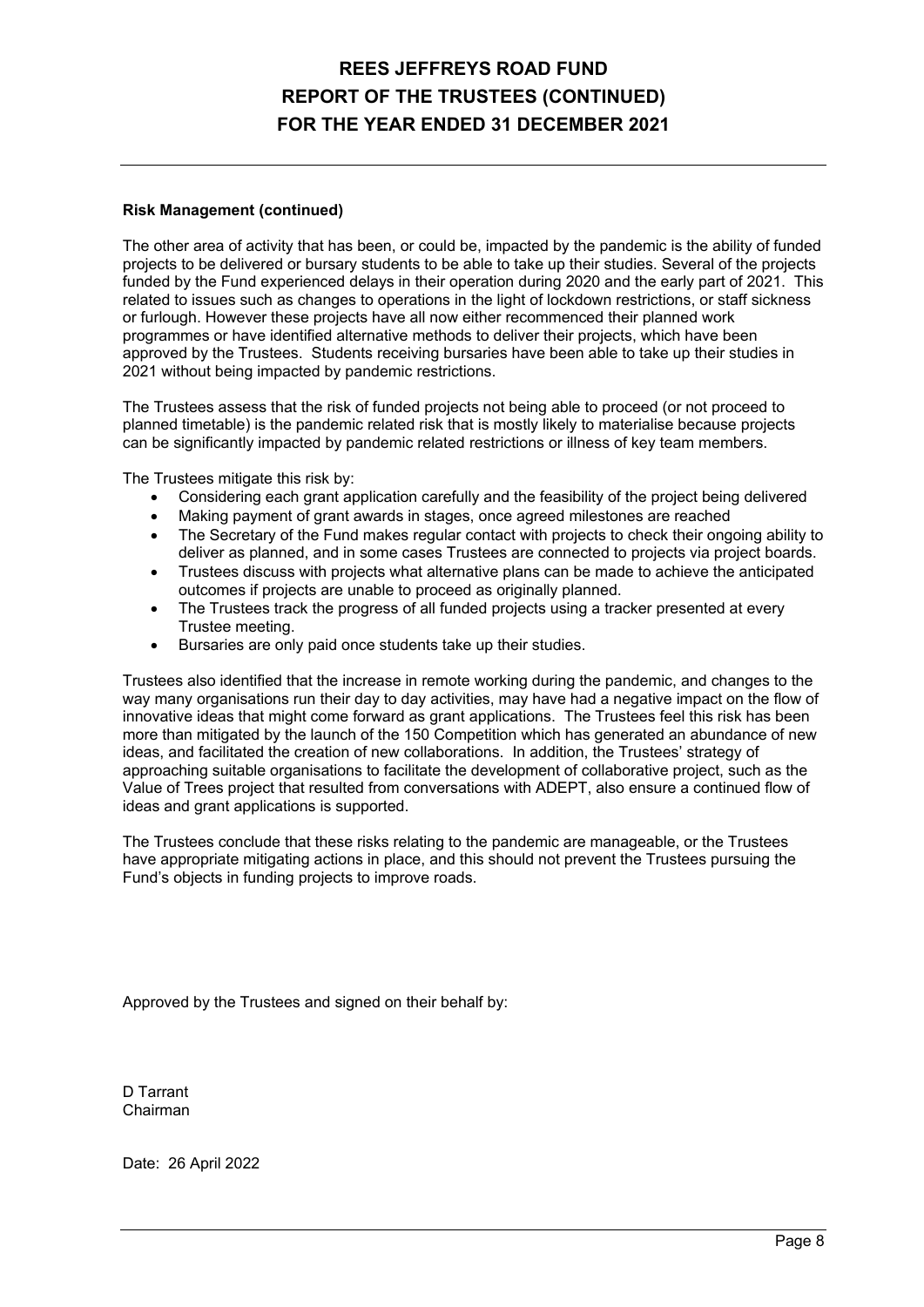# **REES JEFFREYS ROAD FUND CHAIRMAN'S STATEMENT**

This last year has been an extremely busy one for the Fund and its Trustees with, yet again, the pandemic affecting all parts of our work. Importantly, the Fund has negotiated this robustly with significant progress made in key areas.

The beginning of the year saw the appointment of Ruth Bravery as Secretary to the Fund and after a seamless changeover from Brian Murrell, Ruth very quickly cemented her position and is bringing her wealth of experience, expertise and enthusiasm to the role. The Fund also welcomed Dr Suzy Charman as a Trustee and her experience in research, psychology and road safety is a great addition to the breadth of Trustee knowledge.

The Fund relies on a secure financial base in order to meet its objectives and we have been very pleased with the appointment of our current financial advisers. They have successfully navigated the challenges during the year and ensured we can continue to offer major grants and funding, knowing that the finances are performing well. Our funds have also been boosted this year by the receipt of a major bequest of £350,000 from Mr Arthur Henderson, who maintained a lifelong interest in road systems and was himself a beneficiary of a Rees Jeffreys Road Fund grant in his youth. The Trustees were delighted to receive this bequest which will clearly add to the work of the Fund.

We have continued to look at how we operate and have carried out some key reviews of our objectives, ethical investment, communications and bursaries. We will ensure that we learn from how we perform in these areas and continue to make changes as appropriate.

Throughout the last year the Trustees were only able to meet face to face for one meeting due to Covid constraints, but business was nevertheless conducted successfully with remote working. This was especially so in the case of the 150 Competition which was ambitious in its' scale and timing and which could not have been achieved without the significant commitment of the Trustees, Secretary and our advisers.

So, 2021 has proven to be one of the busiest and most productive years for the Fund and highlighted the flexibility that exists for the Fund to take on and deliver new ideas and projects in short timescales. I look forward to maintaining the momentum into 2022 with the culmination of our 150 competition and a full programme of investment in bursaries, research and physical projects which will be of benefit to the roads sector.

Once again, my grateful thanks go to fellow Trustees for their great work this year during which their enthusiasm, commitment and hard work has shone through.

David Tarrant Chairman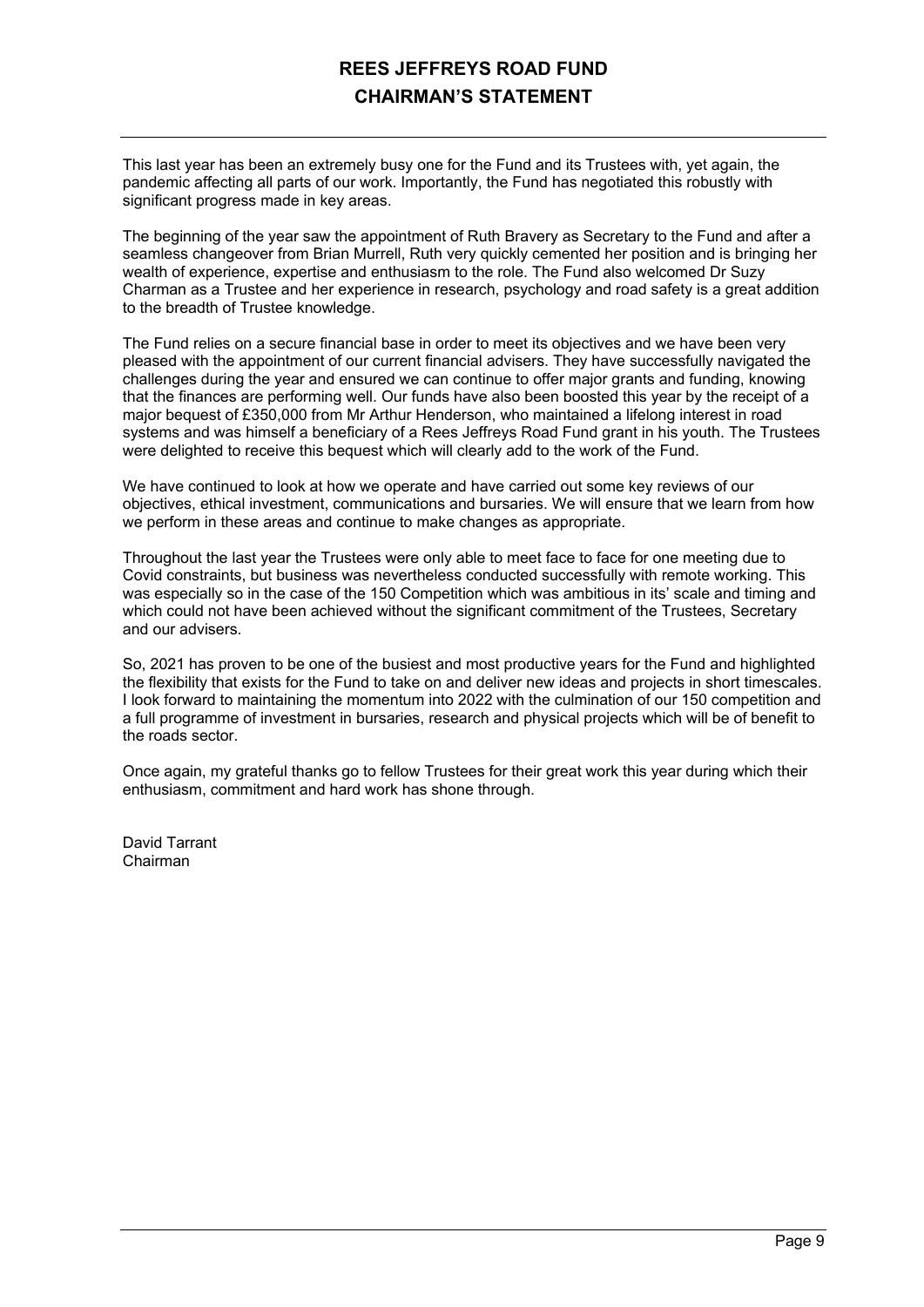# **REES JEFFREYS ROAD FUND STATEMENT OF TRUSTEES' RESPONSIBILITIES**

The Trustees are responsible for preparing the Trustees' Annual Report and the financial statements in accordance with applicable law and United Kingdom Generally Accepted Accounting Practice (United Kingdom Accounting Standards).

The law applicable to charities in England and Wales requires the Trustees to prepare financial statements for each financial year which give a true and fair view of the state of affairs of the charity and of the incoming resources and application of resources of the charity for that period. In preparing these financial statements, the Trustees are required to:

- select suitable accounting policies and then apply them consistently;
- observe the methods and principles in the Charities SORP;
- make judgments and estimates that are reasonable and prudent:
- state whether applicable accounting standards have been followed, subject to any material departures disclosed and explained in the financial statements;
- prepare the financial statements on the going concern basis unless it is inappropriate to presume that the charity will continue in business.

The Trustees are responsible for keeping adequate accounting records that are sufficient to show and explain the charity's transactions, disclose with reasonable accuracy at any time the financial position of the charity and enable them to ensure that the financial statements comply with the Charities Act 2011, the applicable Charities (Accounts and Reports) Regulations and the provisions of the charity's constitution.

They are also responsible for safeguarding the assets of the charity and hence for taking reasonable steps for the prevention and detection of fraud and other irregularities.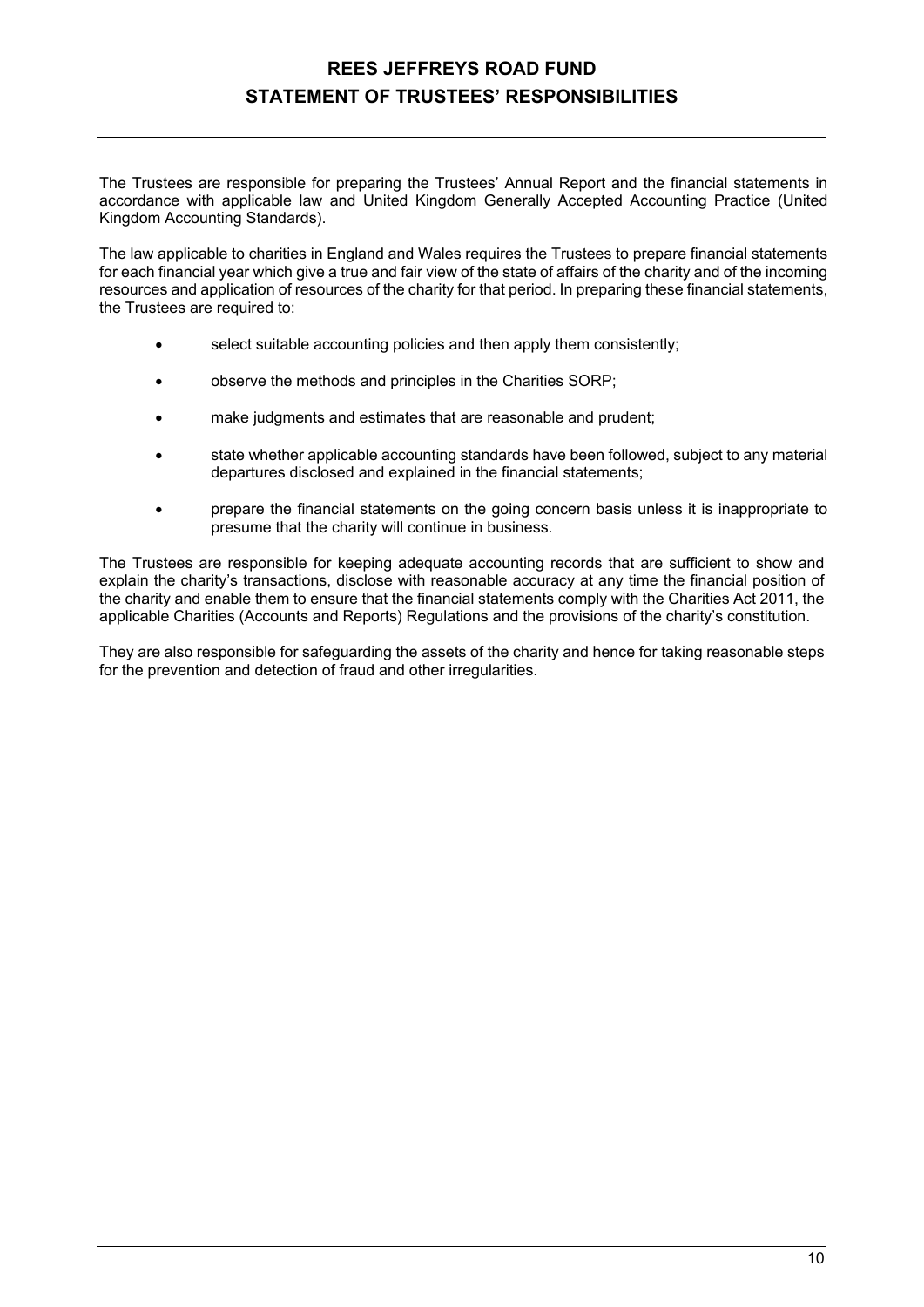## **INDEPENDENT AUDITOR'S REPORT TO THE TRUSTEES OF REES JEFFREYS ROAD FUND**

### **Opinion**

We have audited the financial statements of Rees Jeffreys Road Fund for the year ended 31 December 2021 which comprise the Statement of Financial Activities, Balance Sheet, Cash Flow and notes to the financial statements, including significant accounting policies. The financial reporting framework that has been applied in their preparation is applicable law and United Kingdom Accounting Standards, including Financial Reporting Standard 102 The Financial Reporting Standard applicable in the UK and Republic of Ireland (United Kingdom Generally Accepted Accounting Practice).

In our opinion the financial statements:

- give a true and fair view of the state of the charity's affairs as at 31 December 2021 and of its incoming resources and application of resources, including its income and expenditure for the year then ended;
- have been properly prepared in accordance with United Kingdom Generally Accepted Accounting Practice; and
- have been prepared in accordance with the requirements of the Charities Act 2011.

#### **Basis for opinion**

We conducted our audit in accordance with International Standards on Auditing (UK) (ISAs (UK)) and applicable law. Our responsibilities under those standards are further described in the Auditor's responsibilities for the audit of the financial statements section of our report. We are independent of the charity in accordance with the ethical requirements that are relevant to our audit of the financial statements in the UK, including the FRC's Ethical Standard, and we have fulfilled our other ethical responsibilities in accordance with these requirements. We believe that the audit evidence we have obtained is sufficient and appropriate to provide a basis for our opinion.

#### **Conclusions relating to going concern**

In auditing the financial statements, we have concluded that the trustees' use of the going concern basis of accounting in the preparation of the financial statements is appropriate.

Based on the work we have performed, we have not identified any material uncertainties relating to events or conditions that, individually or collectively, may cast significant doubt on the charity's ability to continue as a going concern for a period of at least twelve months from when the financial statements are authorised for issue.

Our responsibilities and the responsibilities of the trustees with respect to going concern are described in the relevant sections of this report.

#### **Other matters**

Without qualifying our opinion in this respect, we draw to your attention the fact that the 2020 comparative figures did not have an audit performed upon them.

### **Other information**

The trustees are responsible for the other information contained within the annual report. The other information comprises the information included in the annual report, other than the financial statements and our auditor's report thereon. Our opinion on the financial statements does not cover the other information and we do not express any form of assurance conclusion thereon.

Our responsibility is to read the other information and, in doing so, consider whether the other information is materially inconsistent with the financial statements or our knowledge obtained in the audit or otherwise appears to be materially misstated. If we identify such material inconsistencies or apparent material misstatements, we are required to determine whether this gives rise to a material misstatement in the financial statements themselves. If, based on the work we have performed, we conclude that there is a material misstatement of this other information, we are required to report that fact.

We have nothing to report in this regard.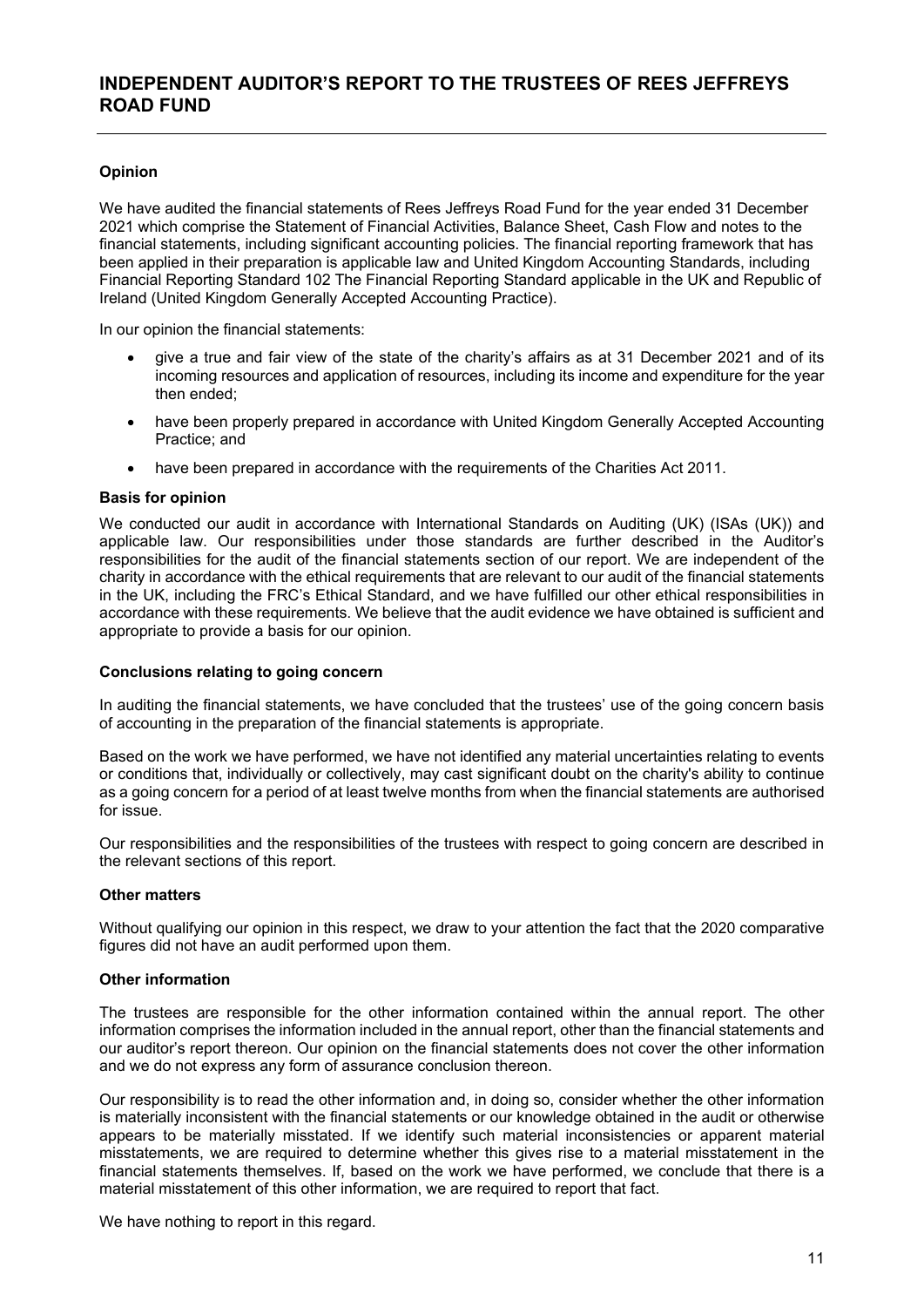# **REPORT OF THE INDEPENDENT AUDITORS' TO THE TRUSTEES OF REES JEFFREYS ROAD FUND (CONTINUED)**

#### **Matters on which we are required to report by exception**

We have nothing to report in respect of the following matters in relation to which the Charities (Accounts and Reports) Regulations 2008 require us to report to you if, in our opinion:

- the information given in the financial statements is inconsistent in any material respect with the trustees' report; or
- sufficient accounting records have not been kept; or
- the financial statements are not in agreement with the accounting records and returns; or
- we have not received all the information and explanations we require for our audit

### **Responsibilities of trustees**

As explained more fully in the trustees' responsibilities statement set out on page 6 the trustees are responsible for the preparation of the financial statements and for being satisfied that they give a true and fair view, and for such internal control as the trustees determine is necessary to enable the preparation of financial statements that are free from material misstatement, whether due to fraud or error.

In preparing the financial statements, the trustees are responsible for assessing the charity's ability to continue as a going concern, disclosing, as applicable, matters related to going concern and using the going concern basis of accounting unless the trustees either intend to liquidate the charity or to cease operations, or have no realistic alternative but to do so.

#### **Auditor's responsibilities for the audit of the financial statements**

We have been appointed as auditor under section 144 of the Charities Act 2011 and report in accordance with the Act and relevant regulations made or having effect thereunder.

Our objectives are to obtain reasonable assurance about whether the financial statements as a whole are free from material misstatement, whether due to fraud or error, and to issue an auditor's report that includes our opinion. Reasonable assurance is a high level of assurance, but is not a guarantee that an audit conducted in accordance with ISAs (UK) will always detect a material misstatement when it exists. Misstatements can arise from fraud or error and are considered material if, individually or in the aggregate, they could reasonably be expected to influence the economic decisions of users taken on the basis of these financial statements.

Irregularities, including fraud, are instances of non-compliance with laws and regulations. We design procedures in line with our responsibilities, outlined above, to detect material misstatements in respect of irregularities, including fraud. The extent to which our procedures are capable of detecting irregularities, including fraud is detailed below:

A further description of our responsibilities for the audit of the financial statements is located on the Financial Reporting Council's website at: www.frc.org.uk/auditorsresponsibilities. This description forms part of our auditor's report.

### **Extent to which the audit was considered capable of detecting irregularities, including fraud**

Irregularities, including fraud, are instances of non-compliance with laws and regulations. We identified and assessed the risks of material misstatement of the financial statements from irregularities, whether due to fraud or error, and discussed these between our audit team members. We then designed and performed audit procedures responsive to those risks, including obtaining audit evidence sufficient and appropriate to provide a basis for our opinion.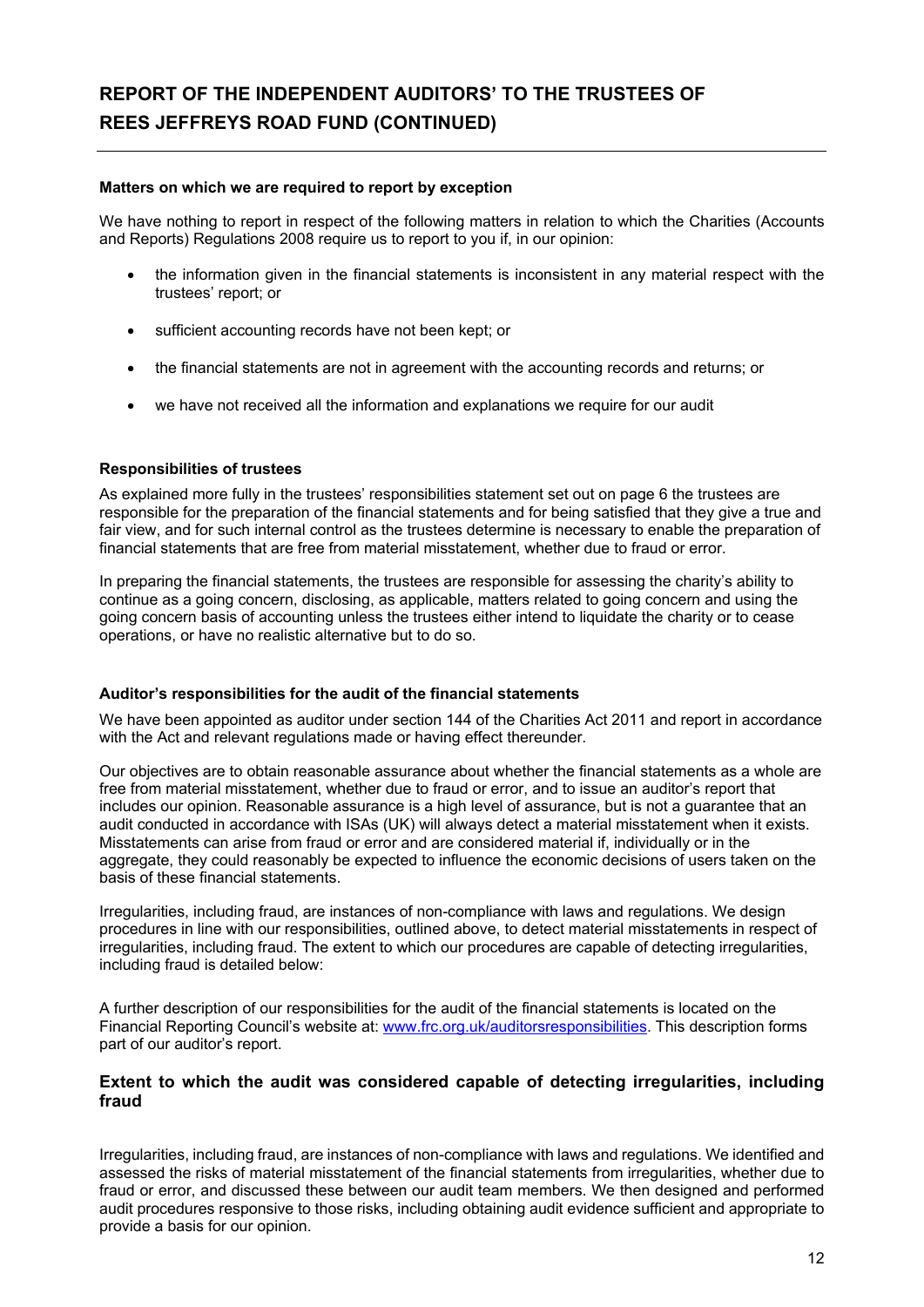# **REPORT OF THE INDEPENDENT AUDITORS' TO THE TRUSTEES OF REES JEFFREYS ROAD FUND (CONTINUED)**

We obtained an understanding of the legal and regulatory frameworks within which the Charity operates, focusing on those laws and regulations that have a direct effect on the determination of material amounts and disclosures in the financial statements. The laws and regulations we considered in this context for the Charity were the Charities Act 2011, together with the Charities SORP (FRS102) 2019. We assessed the required compliance with these laws and regulations as part of our audit procedures on the related financial statements.

In addition, we considered provisions of other laws and regulations that do not have a direct effect on the financial statements but compliance with which might be fundamental to the charity's ability to operate or to avoid a material penalty. We also considered the opportunities and incentives that may exist within the Charity for fraud. The laws and regulations we considered in this context for the Charity were Charity Commission regulations. Auditing standards limit the required audit procedures to identify non-compliance with these laws and regulations to enquiry of the Trustees and other management and inspection of regulatory and legal correspondence, if any.

We identified the greatest risk of material impact on the financial statements from irregularities, including fraud, to be income recognition and the override of controls by management. Our audit procedures to respond to these risks included enquiries of management about their own identification and assessment of the risks of irregularities, reviewing accounting estimates for biases and reading minutes of meetings of those charged with governance.

Owing to the inherent limitations of an audit, there is an unavoidable risk that we may not have detected some material misstatements in the financial statements, even though we have properly planned and performed our audit in accordance with auditing standards. For example, the further removed noncompliance with laws and regulations (irregularities) is from the events and transactions reflected in the financial statements, the less likely the inherently limited procedures required by auditing standards would identify it. In addition, as with any audit, there remained a higher risk of non-detection of irregularities, as these may involve collusion, forgery, intentional omissions, misrepresentations, or the override of internal controls. We are not responsible for preventing non-compliance and cannot be expected to detect noncompliance with all laws and regulations.

### **Use of our report**

This report is made solely to the charity's trustees, as a body, in accordance with Part 4 of the Charities (Accounts and Reports) Regulations 2008. Our audit work has been undertaken so that we might state to the charity's trustees those matters we are required to state to them in an auditor's report and for no other purpose. To the fullest extent permitted by law, we do not accept or assume responsibility to anyone other than the charity and the charity's trustees as a body, for our audit work, for this report, or for the opinions we have formed.

**Crowe U.K. LLP**  Statutory Auditor Date: 11 May 2022

Aquis House 49- 51 Blagrave Street Reading RG1 1PL

Crowe U.K. LLP is eligible for appointment as auditor of the charity by virtue of its eligibility for appointment as auditor of a company under section 1212 of the Companies Act 2006.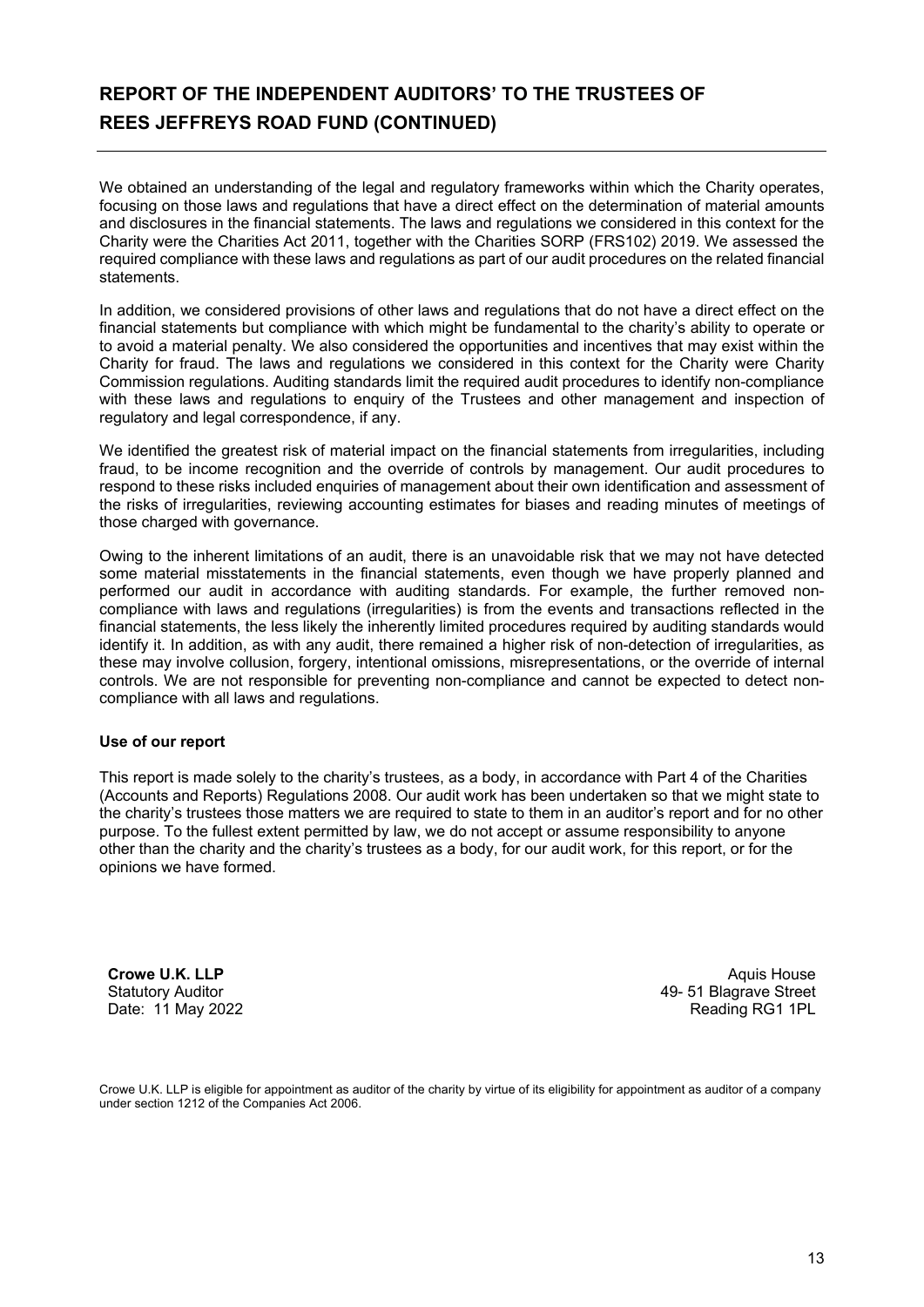# **REES JEFFREYS ROAD FUND STATEMENT OF FINANCIAL ACTIVITIES FOR THE YEAR ENDED 31 DECEMBER 2021**

| <b>INCOME FROM:</b>                                                                                                                                                                           | <b>Notes</b>   | <b>Unrestricted</b><br><b>Funds</b><br>2021<br>£ | <b>Restricted</b><br><b>Funds</b><br>2021<br>£ | <b>Total Funds</b><br>2021<br>£        | Unrestricted<br>Funds<br>2020<br>£ |
|-----------------------------------------------------------------------------------------------------------------------------------------------------------------------------------------------|----------------|--------------------------------------------------|------------------------------------------------|----------------------------------------|------------------------------------|
| <b>Donations and legacies</b><br>Donations                                                                                                                                                    |                |                                                  | 350,000                                        | 350,000                                | 6,584                              |
| <b>Investments</b><br>Income from securities & dividends                                                                                                                                      |                | 170,741                                          |                                                | 170,741                                | <u>145,793</u>                     |
| <b>TOTAL INCOME</b>                                                                                                                                                                           |                | 170,741                                          | 350,000                                        | 520,741                                | <u>152,377</u>                     |
| <b>EXPENDITURE ON:</b>                                                                                                                                                                        |                |                                                  |                                                |                                        |                                    |
| <b>Cost of raising funds</b>                                                                                                                                                                  |                | 44,663                                           |                                                | 44,663                                 | 40.101                             |
| <b>Charitable Activities:</b><br>Educational bursaries and<br>support for universities<br>Roadside rests and land<br>adjoining<br>Research and other projects<br>150 Competition first stages |                | 119,905<br>13,993<br>103,116<br>40,130           | 13,943<br>36,554                               | 119,905<br>13,993<br>117,059<br>76,684 | 18,880<br>64,881<br>78,461         |
|                                                                                                                                                                                               | 3              | 277,144                                          | 50,497                                         | 327,641                                | 162,222                            |
| <b>TOTAL EXPENDITURE</b>                                                                                                                                                                      |                | 321,807                                          | 50,497                                         | 372,304                                | (202, 323)                         |
| Gain on investments                                                                                                                                                                           | $\overline{7}$ | 921,602                                          |                                                | 921,602                                | 306,701                            |
| <b>NET INCOME/(EXPENDITURE)</b><br><b>FOR THE YEAR</b>                                                                                                                                        |                | 770,536                                          | 299,503                                        | 1,070,039                              | 256,755                            |
| Balances brought forward at<br>1 January                                                                                                                                                      |                | 7,090,747                                        |                                                | 7,090,747                              | 6,833,992                          |
| <b>BALANCES CARRIED FORWARD</b><br><b>AT 31 DECEMBER</b>                                                                                                                                      |                | 7,861,283                                        | 299,503                                        | 8,160,786                              | 7,090,747                          |

All activities are continuing.

The notes on pages 17 to 23 form part of these accounts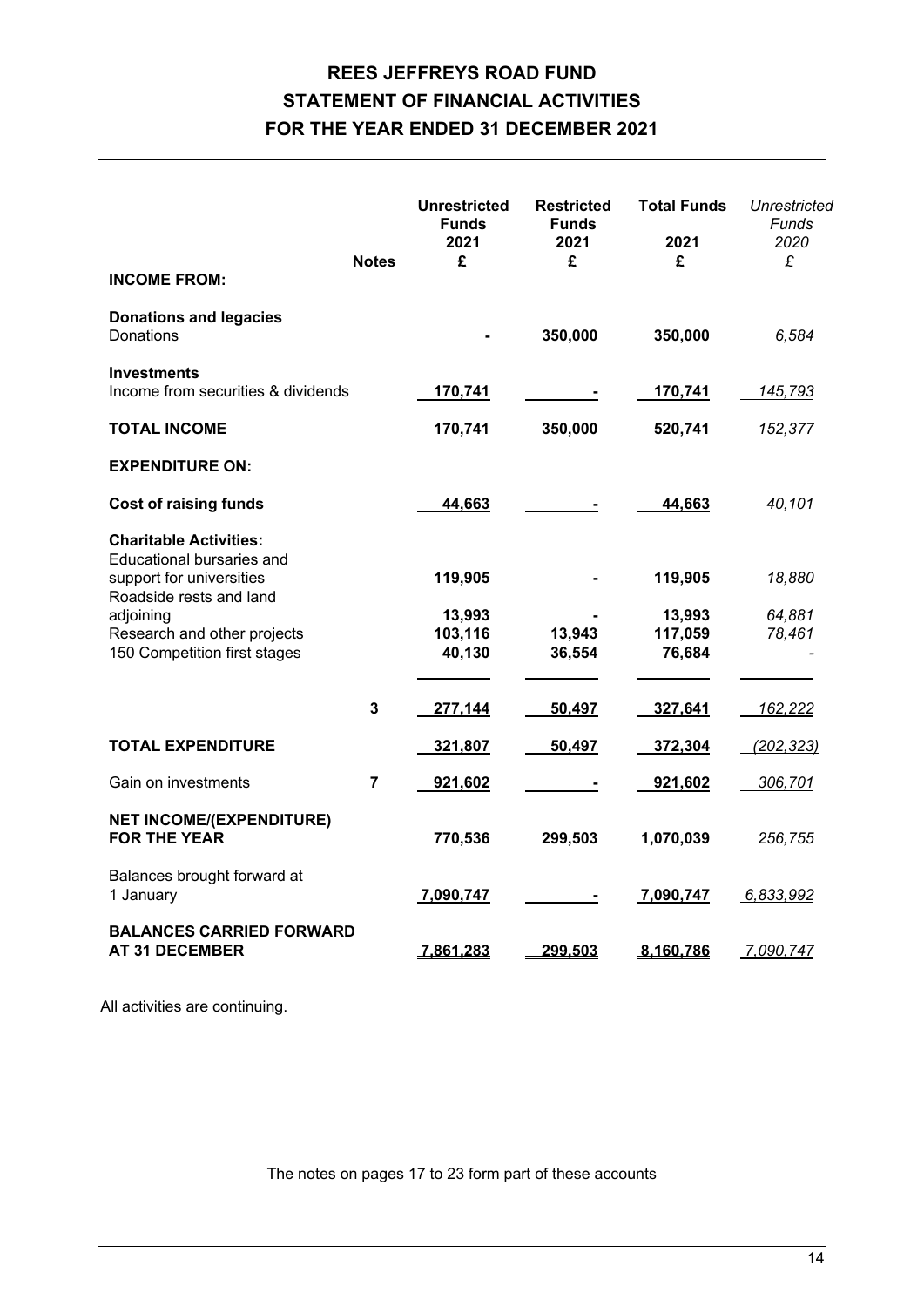# **REES JEFFREYS ROAD FUND BALANCE SHEET 31 DECEMBER 2021**

|                                                                                              | <b>Notes</b>   |                             | 2021<br>£            |                 | 2020<br>£            |
|----------------------------------------------------------------------------------------------|----------------|-----------------------------|----------------------|-----------------|----------------------|
| <b>FIXED ASSETS</b><br>Investments                                                           | $\overline{7}$ |                             | 8,187,409            |                 | 7,169,540            |
| <b>CURRENT ASSETS</b><br>Debtors - Stock Broker account<br>Cash at bank and in hand          |                | 1,830<br>214,156<br>215,986 |                      | 1,925<br>90,943 | 92,868               |
| <b>CREDITORS</b><br>Amounts falling due within one<br>year                                   | 8              | (242, 609)                  |                      |                 | (171, 661)           |
| <b>NET CURRENT (LIABILITIES)</b>                                                             |                |                             | (26, 623)            |                 | (78, 793)            |
| <b>NET ASSETS</b>                                                                            |                |                             | 8,160,786            |                 | 7,090,747            |
| <b>Represented by:</b><br><b>RESERVES</b>                                                    |                |                             |                      |                 |                      |
| <b>Restricted Funds</b><br><b>Traffic Research Centre Fund</b><br><b>Unrestricted funds:</b> |                |                             | 299,503              |                 |                      |
| <b>Trust Fund</b><br>Capital Reserve Fund                                                    |                |                             | 167,374<br>7,693,909 |                 | 167,374<br>6,923,373 |
| <b>TOTAL FUNDS</b>                                                                           | 10             |                             | 8,160,786            |                 | 7,090,747            |

Approved by the Trustees on 26 April 2022 and signed on their behalf by:

D Tarrant Chairman

The notes on pages 17 to 23 form part of these accounts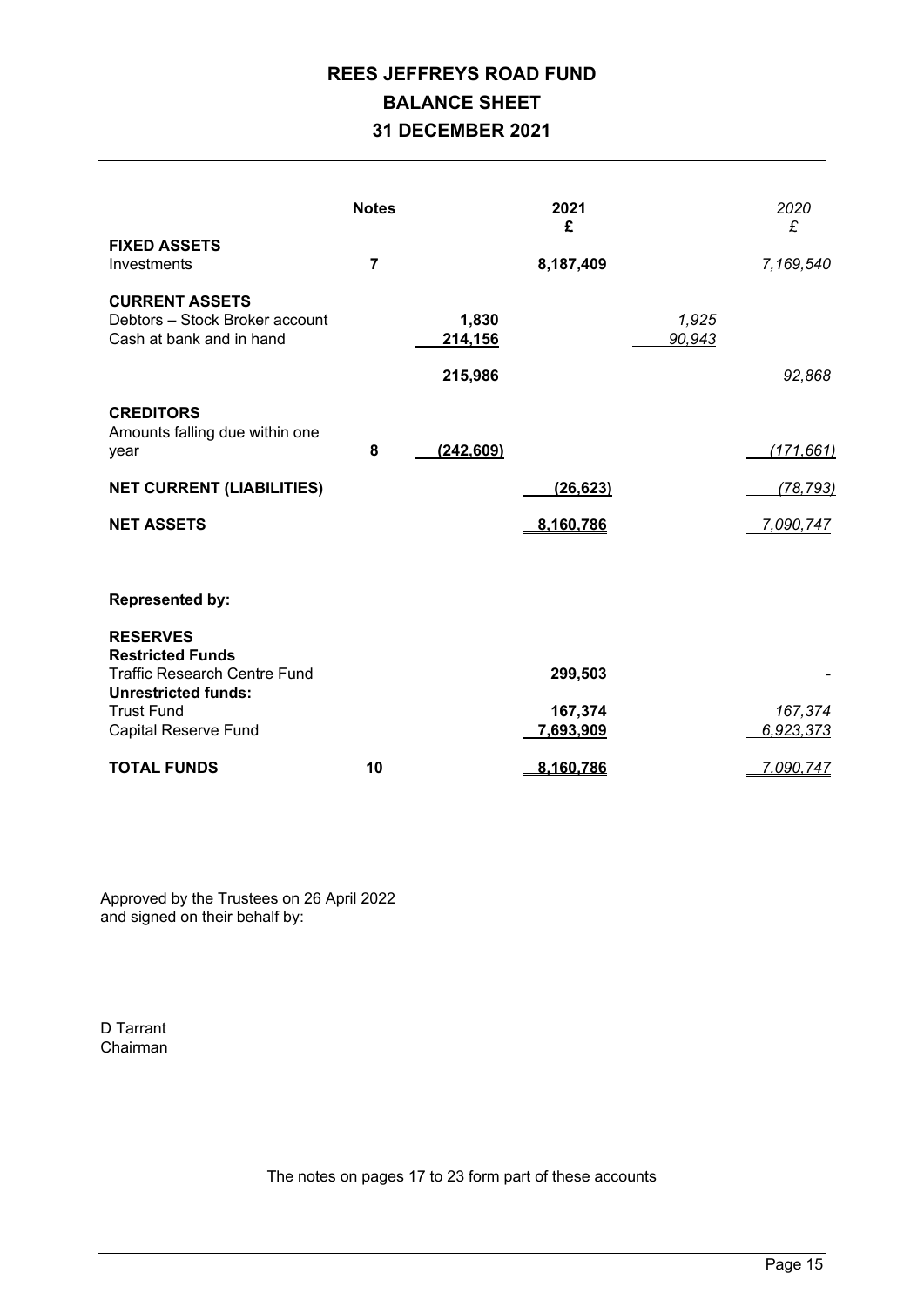# **REES JEFFREYS ROAD FUND CASH FLOW STATEMENT FOR THE YEAR ENDED 31 DECEMBER 2021**

|                                                              | 2021<br>£      | 2020<br>£   |
|--------------------------------------------------------------|----------------|-------------|
| Cash flows from operating activities                         |                |             |
| Net cash provided by operating activities (see below)        | 48,739         | (257, 302)  |
| Cash flows from investing activities                         |                |             |
| Purchase of investments                                      | (1,569,566)    | (1,923,331) |
| Proceeds from sale of investments                            | 1,670,861      | 1,848,354   |
| Investment income                                            | 170,741        | 145,793     |
| Net cash (used in)/provided by investing activities          | 272,036        | 70,816      |
| Change in cash and cash equivalents in reporting period      | 320,775        | (186, 486)  |
| Cash and cash equivalents at the beginning of the reporting  |                |             |
| period                                                       | 241,296        | 427,782     |
| Cash and cash equivalents at the end of the reporting period | <u>561.071</u> | 241,296     |

### **Reconciliation of net income to net cash flow from operating activities**

|                                                                                                                                            |                   |                    | 2021<br>£                                                 | 2020<br>£                                                      |
|--------------------------------------------------------------------------------------------------------------------------------------------|-------------------|--------------------|-----------------------------------------------------------|----------------------------------------------------------------|
| Net income                                                                                                                                 |                   |                    | 1,070,039                                                 | 256,755                                                        |
| <b>Adjustments for</b><br>Gains on Investments<br>Investment income<br>Decrease/(increase) in debtors<br>Increase/(decrease)/ in creditors |                   |                    | (921, 602)<br>(170, 741)<br>95<br>70,948<br><u>48.739</u> | (306, 701)<br>(145, 793)<br>(1, 925)<br>(59,638)<br>(257, 302) |
| Analysis and movement of Net Debt                                                                                                          | 2020              | <b>Cash flow</b>   | 2021                                                      |                                                                |
|                                                                                                                                            | £                 | £                  | £                                                         |                                                                |
| Cash in hand<br>Cash for investment                                                                                                        | 90,943<br>150,353 | 123,213<br>197,562 | 214,156<br>347,915                                        |                                                                |

| Total cash and cash equivalents | $-241,296$ | ____320.775 | 562.071 |
|---------------------------------|------------|-------------|---------|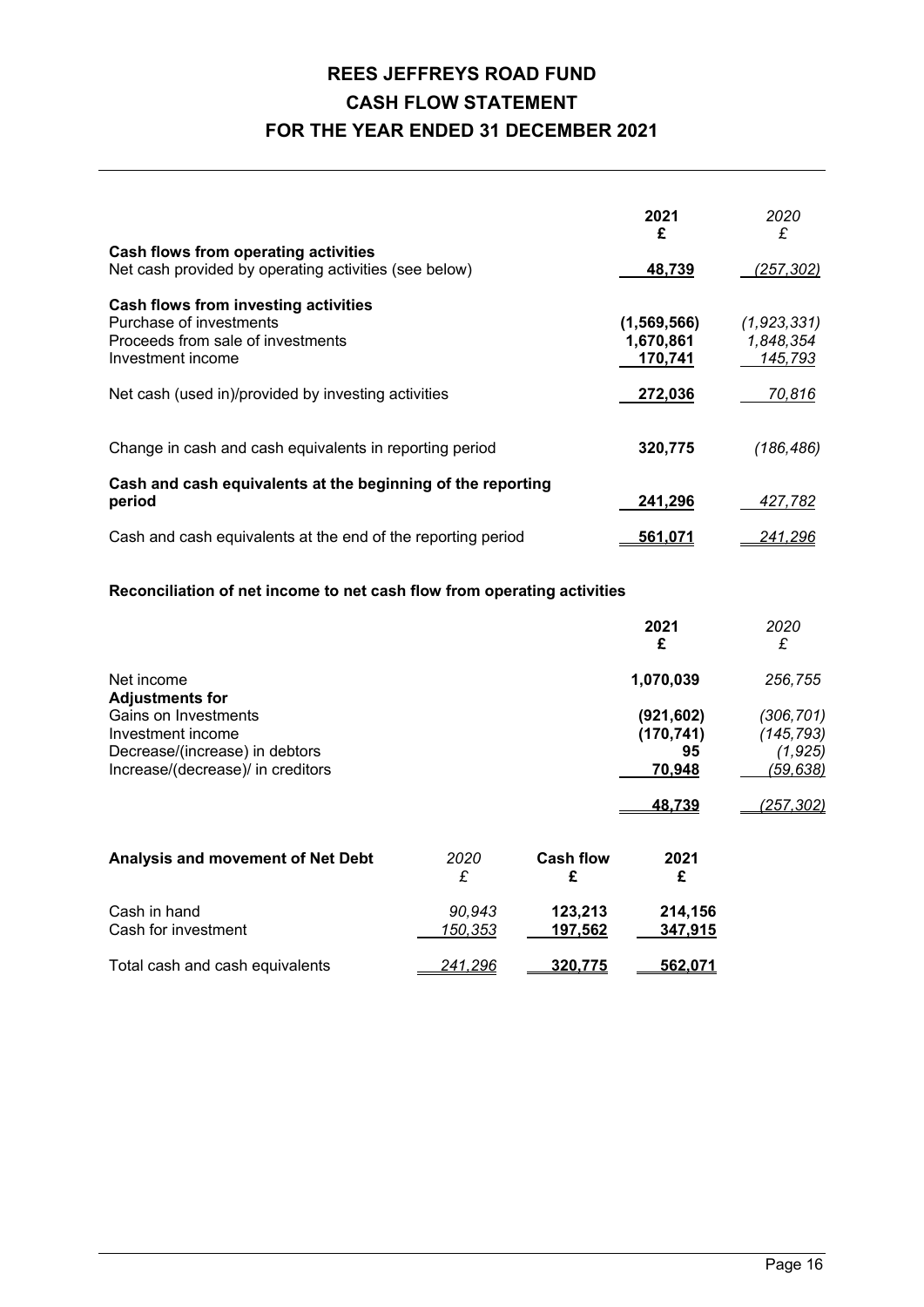### **1. ACCOUNTING POLICIES**

#### **a) Charity Information**

 The principal activity of the charity is the provision of grants for research to contribute to the development of transport policy, physical projects to enhance the road-user experiences and the provision of educational bursaries to assist training of transport professional of the future. The charity (charity number 217771) is domiciled in the UK. The address of the registered office is 22 Jetty Court, Old Bellgate Place, London E14 3SX.

#### **b) Accounting Convention**

 The accounts have been prepared in accordance with the Charities SORP (FRS102) applicable to charities preparing their accounts in accordance with the Financial Reporting Standards applicable in the UK and Republic of Ireland and the Charities Act 2011 and UK Generally Accepted Practice as it applies from 1 January 2015.

 The accounts have been prepared to give a 'true and fair' view and have departed from the Charities (Accounts and Reports) Regulations 2008 only to the extent required to provide a 'true and fair view'. This departure has involved following Accounting and Reporting by Charities preparing their accounts in accordance with the Financial Reporting Standard applicable in the UK and Republic of Ireland (FRS102).

 Rees Jeffreys Road Fund meets the definition of a public benefit entity under FRS 102. Assets and liabilities are initially recognised at historical cost or transaction value unless otherwise stated in the relevant accounting policy note.

 In their assessment of going concern the trustees have considered the current and developing impact on the business as a result of the COVID19 virus. This has not had a significant, immediate impact on the charity's operations as the trustees can adjust the level of grant making to the available funds but the trustees are aware that if the current situation becomes prolonged then this may change.

 Having regard to the above, the trustees believe it appropriate to adopt the going concern basis of accounting in preparing the financial statements

### **c) Critical accounting judgements and key sources of estimation uncertainty**

 In the application of the charity's accounting policies, trustees are required to make judgements, estimates and assumptions about the carrying value of assets and liabilities that are not readily apparent from other sources. The estimation and underlying assumptions are based on historical experience and other factors that are considered to be relevant. Actual results may differ from these estimates.

 The estimates and underlying assumptions are reviewed on an on-going basis. Revisions to accounting estimates are recognised in the period in which the estimate is revised if the revision affects only that period, or in the period of revision and future periods if the revision affects the current and future periods.

 In the view of the trustees, no assumptions concerning the future or estimation uncertainty affecting the assets and liabilities at the balance sheet date are likely to result in a material adjustment to their carrying amounts in the next financial year.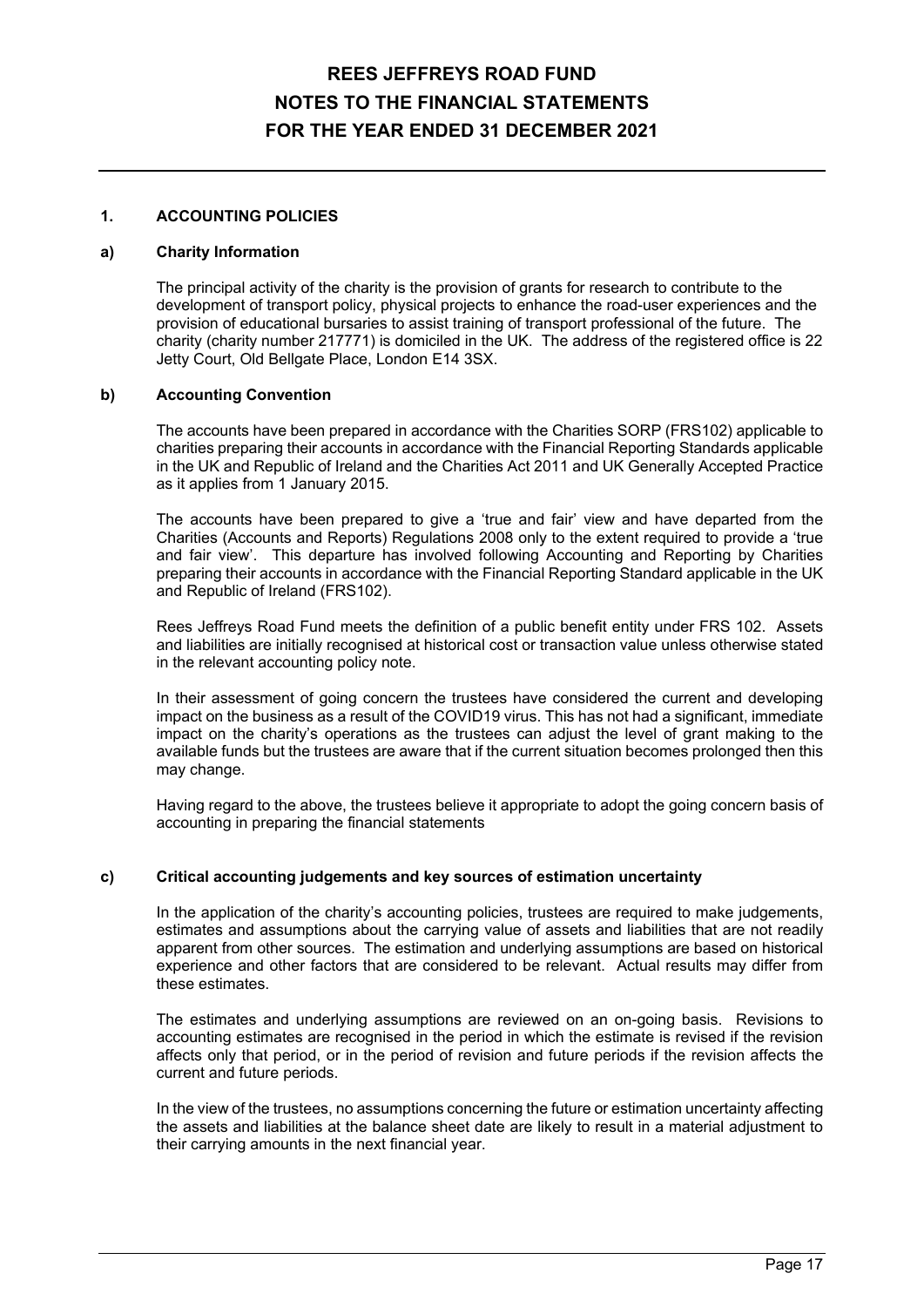#### **1. ACCOUNTING POLICIES (continued)**

#### **d) Financial Instruments**

The charity only has financial assets and financial liabilities of a kind that qualify as basic financial instruments. Basic financial instruments are initially recognised at transaction value and subsequently measured at their settlement value.

#### **e) Income**

 All incoming resources are included in the statement of financial activities when the charity is entitled to the income, receipt is probable, and the amount can be quantified with reasonable accuracy.

#### **f) Expenditure**

Expenditure is recognised on an accrual basis as each liability is incurred.

 Grants payable are included where the grant has been agreed during the year and there are no conditions to be met relating to the grant which remain in the control of the charity. Provision is made for lectureships and bursaries for the whole of the academic year 2020/21.

Raising funds consists of the costs incurred in management of the investment portfolio.

 Support costs relate to the provision of secretarial services and office running expenses, together with governance costs involving the public accountability of the charity and its compliance with regulations and good practice. Support costs are allocated between the charitable activities on the basis of the value of expenditure for that charitable activity as a proportion of the total charitable expenditure.

#### **g) Liabilities**

 Liabilities are recognised as resources expended as soon as there is a legal or constructive obligation committing the charity to the expenditure.

#### **h) Listed Investments**

 Investments are a form of basic financial instrument and are initially recorded at their transaction value and subsequently valued at closing mid-market value at the Balance Sheet date. Any gain or loss on revaluation is taken to the Statement of Financial Activities.

#### **i) Reserves**

The Trust Fund and the Capital Reserve Fund are both available for use to meet the Trust's charitable objectives and to support the costs of administration and management.

The Trust Fund is separately identified by the Trustees as it represents sums provided by Rees Jeffreys when the Rees Jeffreys Road Fund was established, together with additional receipts from his Estate following his death.

### **j) Creditors and provisions**

 Creditors and provisions are recognised when the charity has a present obligation resulting from a past event that will probably result in the transfer of funds to a third party and the amount due to settle the obligation can be measured or estimated reliably.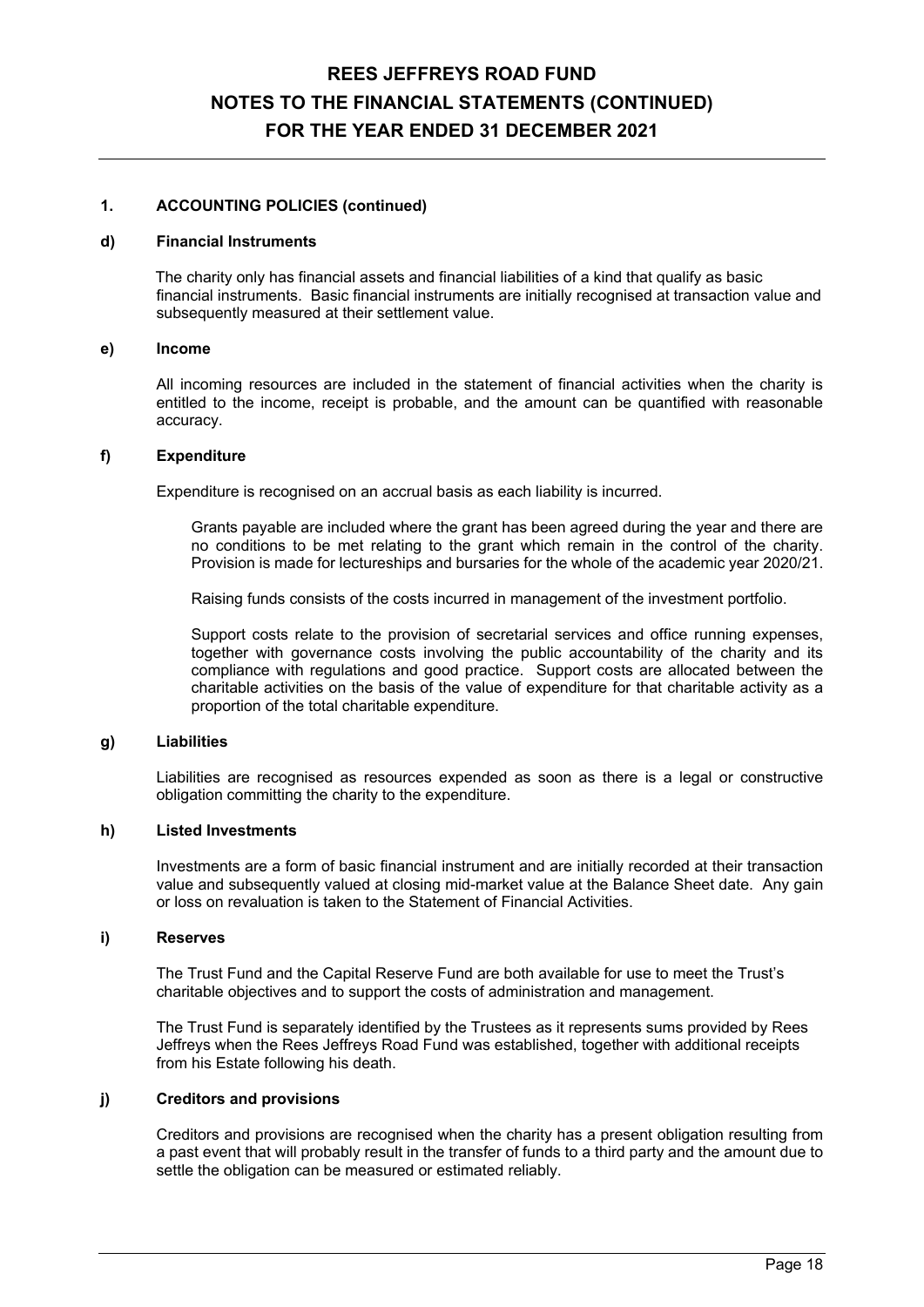### **1. ACCOUNTING POLICIES (continued)**

#### **k) Cash and cash equivalents**

 Cash is represented by cash in hand and deposits with financial institutions repayable without penalty on notice of not more than 24 hours. Cash equivalents are highly liquid investments that mature in no more than three months from the date of acquisition and that are readily convertible to known amounts of cash with insignificant risk of change in value.

### **2. TRUSTEES' REMUNERATION AND EXPENSES**

None of the trustees received any remuneration during the year.

 Three trustees were reimbursed for their claimed travelling and subsistence costs during the year of £391 (*2020: two trustees £652)*. No other costs have been reimbursed.

There were no related party transactions during the year.

### **3. ANALYSIS OF CHARITABLE EXPENDITURE**

|                                                                  | <b>Grants</b>  | <b>Support and</b><br>Governance<br>costs | Total<br>2021  | Total<br>2020   |
|------------------------------------------------------------------|----------------|-------------------------------------------|----------------|-----------------|
|                                                                  | £              | £                                         | £              |                 |
| Educational bursaries and support<br>Education - Webinar - Other | 86,000         | 33,905                                    | 119,905        | 15,760          |
| charitable expenditure                                           |                |                                           |                | 3,120           |
| Research and other projects                                      | 83,958         | 33.101                                    | 117,059        | 78,461          |
| Roadside rests and land adjoining                                | 10,036         | 3.957                                     | 13,993         | 64,881          |
| 150 Competition Stage 1                                          | 55,000         | 21,684                                    | 76,684         |                 |
|                                                                  | <u>234,994</u> | 92,647                                    | <u>327.641</u> | <u> 162,222</u> |
| 2020 Comparatives                                                | 108,309        | 50,793                                    | '62.222        |                 |

### **4. SUPPORT AND GOVERNANCE COSTS**

|                                               | <b>Educational</b><br><b>bursaries</b><br>and support | <b>Research</b><br>and other<br>projects | Roadside<br>rests and land<br>adjoining | 150<br><b>Competition</b> | <b>Total</b><br>allocated<br>2021 | Total<br>allocated<br>2020 |
|-----------------------------------------------|-------------------------------------------------------|------------------------------------------|-----------------------------------------|---------------------------|-----------------------------------|----------------------------|
|                                               | £                                                     | £                                        | £                                       | £                         | £                                 | £                          |
| Secretarial services                          | 10,973                                                | 10,712                                   | 1,281                                   | 7,018                     | 29,984                            | 25,200                     |
| Office expenses<br>Governance:<br>Independent | 1,031                                                 | 1,008                                    | 120                                     | 659                       | 2,818                             | 7,852                      |
| examination<br>Professional                   | 3,853                                                 | 3,761                                    | 450                                     | 2,464                     | 10,528                            | 3,359                      |
| Advice                                        | 17,576                                                | 17,159                                   | 2,051                                   | 11,241                    | 48,027                            | 13,730                     |
| Meeting expenses                              | 329                                                   | 322                                      | 38                                      | 210                       | 899                               |                            |
| Trustee travel                                | 143                                                   | 139                                      | 17                                      | 92                        | 391                               | 652                        |
|                                               | 33,905                                                | 33,101                                   | 3,957                                   | 21,684                    | 92,647                            | 50,793                     |
| 2020 Comparatives                             | 5.760                                                 | 25,237                                   | 19,795                                  |                           | 50.793                            |                            |

Support and governance costs are allocated between the charitable activities on the basis of the gross value of expenditure for that charitable activity as a proportion of the total charitable expenditure.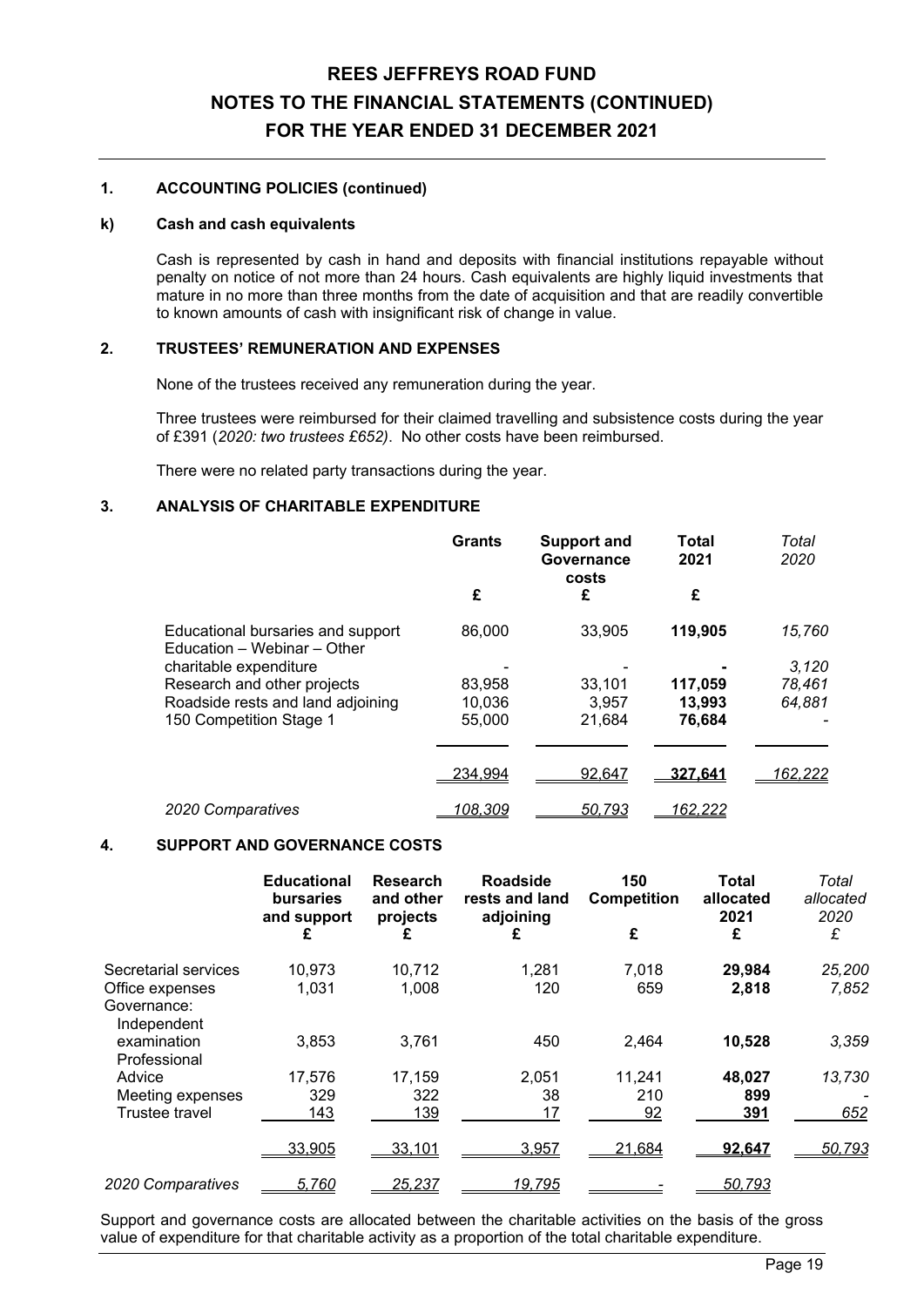### **5. ANALYSIS OF GRANTS**

|                                   | <b>Grants to</b><br><b>Institutions</b><br>£ | <b>Grants to</b><br><b>Individuals</b> | 2021<br>£        | Total<br>2020 |
|-----------------------------------|----------------------------------------------|----------------------------------------|------------------|---------------|
| Educational bursaries and support | 46.000                                       | 40.000                                 | 86,000           | 10,000        |
| Research and other projects       | 77,958                                       | 6.000                                  | 83,958           | 53,223        |
| 150 Competition Stage 1           | 45.000                                       | 10.000                                 | 55,000           |               |
| Roadside rests and land adjoining | 10,036                                       |                                        | 10,036           | 45,086        |
|                                   | 178,994                                      | 56,000                                 | <u>234.994</u>   | 108,309       |
| 2020 Comparatives                 | <u>98,309</u>                                | <u> 10.000</u>                         | <u> 108.309 </u> |               |

### **6. INSTITUTIONAL GRANTS**

|                                                                 | 2021<br>£       | 2020<br>£ |
|-----------------------------------------------------------------|-----------------|-----------|
| Education                                                       |                 |           |
| Barder Communications - Public Service Litter Videos            | 8,000           |           |
| <b>LCRIG</b> - Training Provision                               | 30,000          |           |
| <b>Engineering Development Trust</b><br>150 Competition         | 8,000<br>20,000 |           |
|                                                                 |                 |           |
| Research                                                        |                 |           |
| <b>ADEPT Highway Trees Study</b>                                |                 | 25,000    |
| <b>Future Visions Transport Group</b>                           | 19,898          |           |
| CIRIA - Gully Pots                                              |                 | 7,500     |
| Cycle Streets - Mapping LTN's<br><b>Transport for New Homes</b> | 6,060<br>10,000 |           |
| TRL - Licensing for New Drivers                                 | 18,000          |           |
| PLANTLIFE DePoT Study                                           |                 | 24,980    |
| Cardiff University - DCD study                                  |                 | (4, 257)  |
| Dr Geoffrey Dudley - Shared Road Space                          | 24,000          |           |
| 150 Competition                                                 | 25,000          |           |
| Physical                                                        |                 |           |
| <b>Backroads Active Travel</b>                                  | 10,036          | 7,086     |
| Hainaker Windmill Rest Area                                     |                 | 30,000    |
| <b>Heybridge Basin Access</b>                                   |                 | 8,000     |
| Total                                                           | <u>178,994</u>  | 98,309    |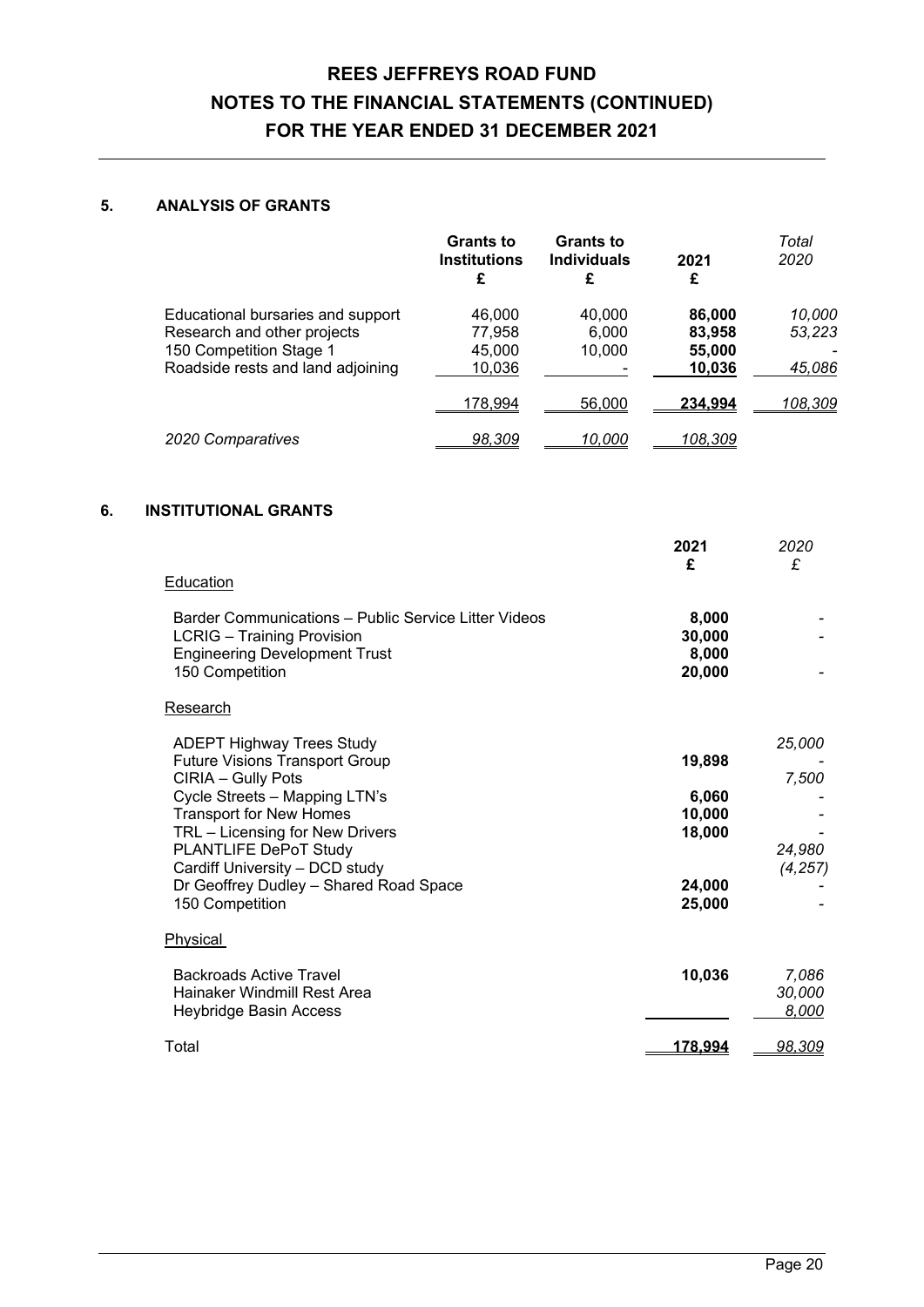### **7. UK LISTED INVESTMENTS**

|                                                                           | 2021<br>£   | 2020<br>£        |
|---------------------------------------------------------------------------|-------------|------------------|
| Market value at 1 January 2021<br>Less: Cash held by                      | 7,169,540   | 6,900,792        |
| Investment Managers at 1 January 2021                                     | (150, 353)  | (263, 283)       |
| Additions                                                                 | 1,569,566   | 1,923,331        |
| <b>Disposals</b>                                                          | (1,670,861) | (1,848,354)      |
| Revaluation gains/(losses)<br>Cash held by Rathbone Investment Management | 921,602     | 306,701          |
| at 31 December 2021                                                       | 347.915     | 150,353          |
| At 31 December 2021                                                       | 8.187.409   | <u>7,169,540</u> |
| <b>Historic cost</b>                                                      | 6.949.939   | 6,602,413        |

All investments are basic financial instruments and are measured at fair value.

### **Analysis of Investments**

|                                                       |            | 385,273         | 502,633                                                               |
|-------------------------------------------------------|------------|-----------------|-----------------------------------------------------------------------|
|                                                       |            | 224,514         | 71,150                                                                |
|                                                       |            |                 | 2,722,453                                                             |
|                                                       |            |                 | 2,738,579                                                             |
|                                                       |            |                 | 984,372<br>150,353                                                    |
|                                                       |            |                 |                                                                       |
|                                                       |            | 8,187,409       | 7,169,540                                                             |
|                                                       |            |                 |                                                                       |
| <b>CREDITORS:</b> Amounts falling due within one year |            |                 |                                                                       |
|                                                       |            | 2021            | 2020                                                                  |
|                                                       |            |                 | £                                                                     |
|                                                       |            | 192,109         | 168,161                                                               |
|                                                       |            | 40,000          |                                                                       |
|                                                       |            |                 | 3,500                                                                 |
|                                                       |            | 242,609         | 171,661                                                               |
|                                                       |            |                 |                                                                       |
|                                                       |            |                 |                                                                       |
| £                                                     | £          | $\pounds$       | £                                                                     |
|                                                       |            |                 | 227,799                                                               |
| 234,994                                               |            | 112,566         |                                                                       |
|                                                       |            | (4, 257)        |                                                                       |
|                                                       | 234,994    |                 | 108,309                                                               |
|                                                       | (171, 046) |                 | (167, 947)                                                            |
|                                                       |            | 2021<br>168,161 | 2,939,708<br>3,224,711<br>1,065,287<br>347,916<br>£<br>10,500<br>2020 |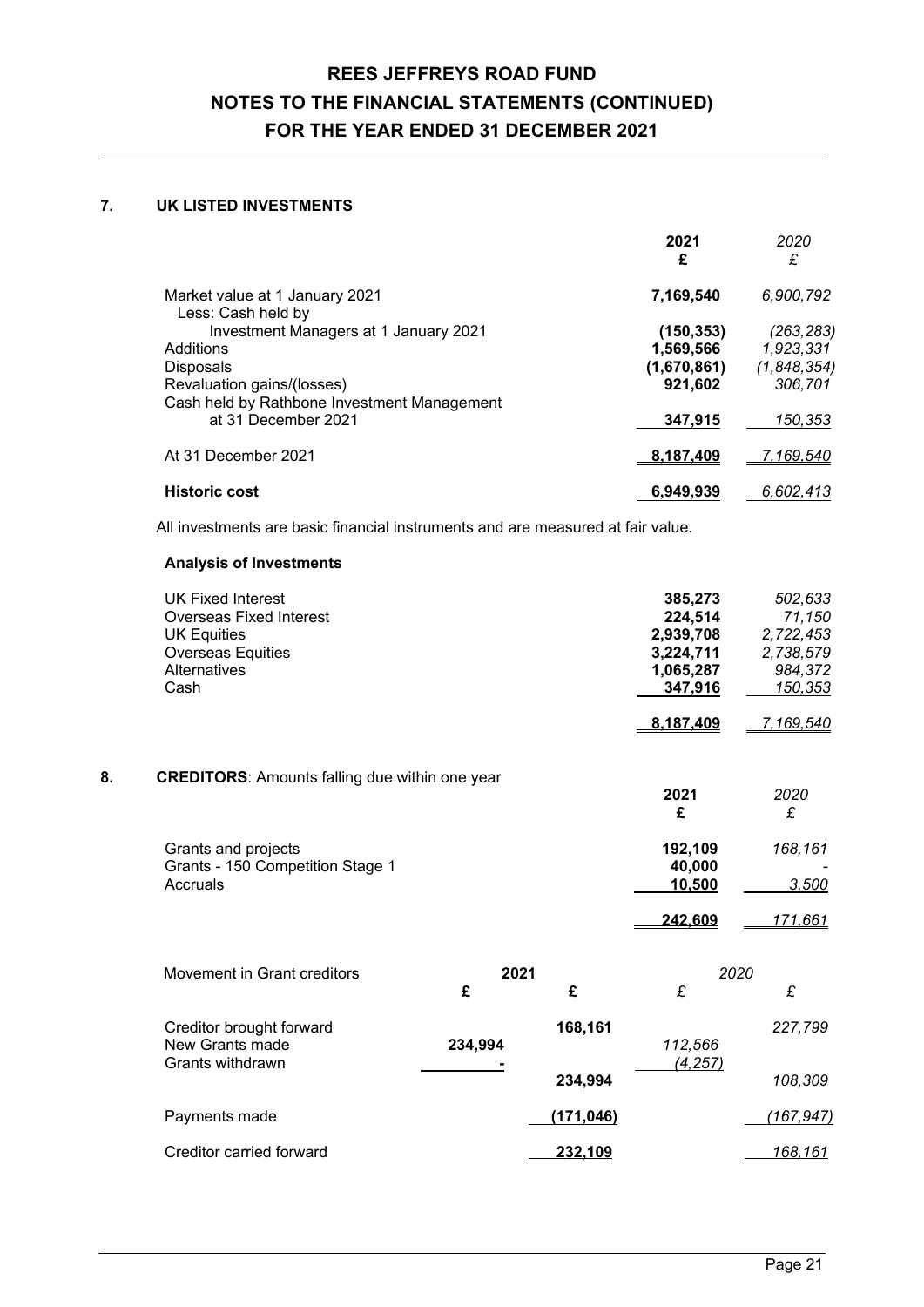### **9. COMMITTMENTS**

|                                       | 2021    | 2020<br>- |
|---------------------------------------|---------|-----------|
| 150 <sup>th</sup> Competition Stage 2 | 150.000 |           |

As at 31 December 2021 the Competition is in mid-process. Seven entries have been carefully selected to receive a grant of £5,000 each to further develop their idea. The next stage of the Competition will take place in March 2022 when a further selection will be made from those seven entrants with the opportunity to award further funding to implement their ideas. It is envisaged that a grant or grants totalling £150,000 will be made available to successful entrants.

### **10. ANALYSIS OF NET ASSETS**

|                              | <b>Investments</b><br>£ | <b>Current</b><br><b>Assets</b><br>£ | <b>Current</b><br>Liabilities<br>£ | Total<br>£ |
|------------------------------|-------------------------|--------------------------------------|------------------------------------|------------|
| <b>Restricted Funds</b>      |                         |                                      |                                    |            |
| <b>Traffic Research Fund</b> |                         | 299.503                              |                                    | 299,503    |
| <b>Unrestricted Funds</b>    |                         |                                      |                                    |            |
| <b>Trust Fund</b>            | 167,374                 |                                      |                                    | 167,374    |
| Capital Reserve Fund         | 8,020,035               | (83.517)                             | (242.609)                          | 7,693,909  |
| <b>Total Unrestricted</b>    | 8,187,409               | (83.517)                             | (242.609)                          | 7,861,283  |
| <b>Total Funds</b>           | <u>8.187.409</u>        | <u>215.986</u>                       | (242.609)                          | 8.160.786  |

All assets in 2020 were unrestricted.

### **11. PURPOSE OF FUNDS**

The Trust Fund and the Capital Reserve Fund are both available for use to meet the Trust's charitable objectives and to support the costs of administration and management.

The Trust Fund is separately identified by the Trustees as it represents sums provided by Rees Jeffreys when the Rees Jeffreys Road Fund was established, together with additional receipts from his Estate following his death.

The Traffic Research Centre Fund is income arising from the closure of that charity. The income is restricted to research relating to improved safety standards for pedestrians and all road users; and improved efficiency of road systems and movement of traffic pedestrians and goods in both the public and private sectors